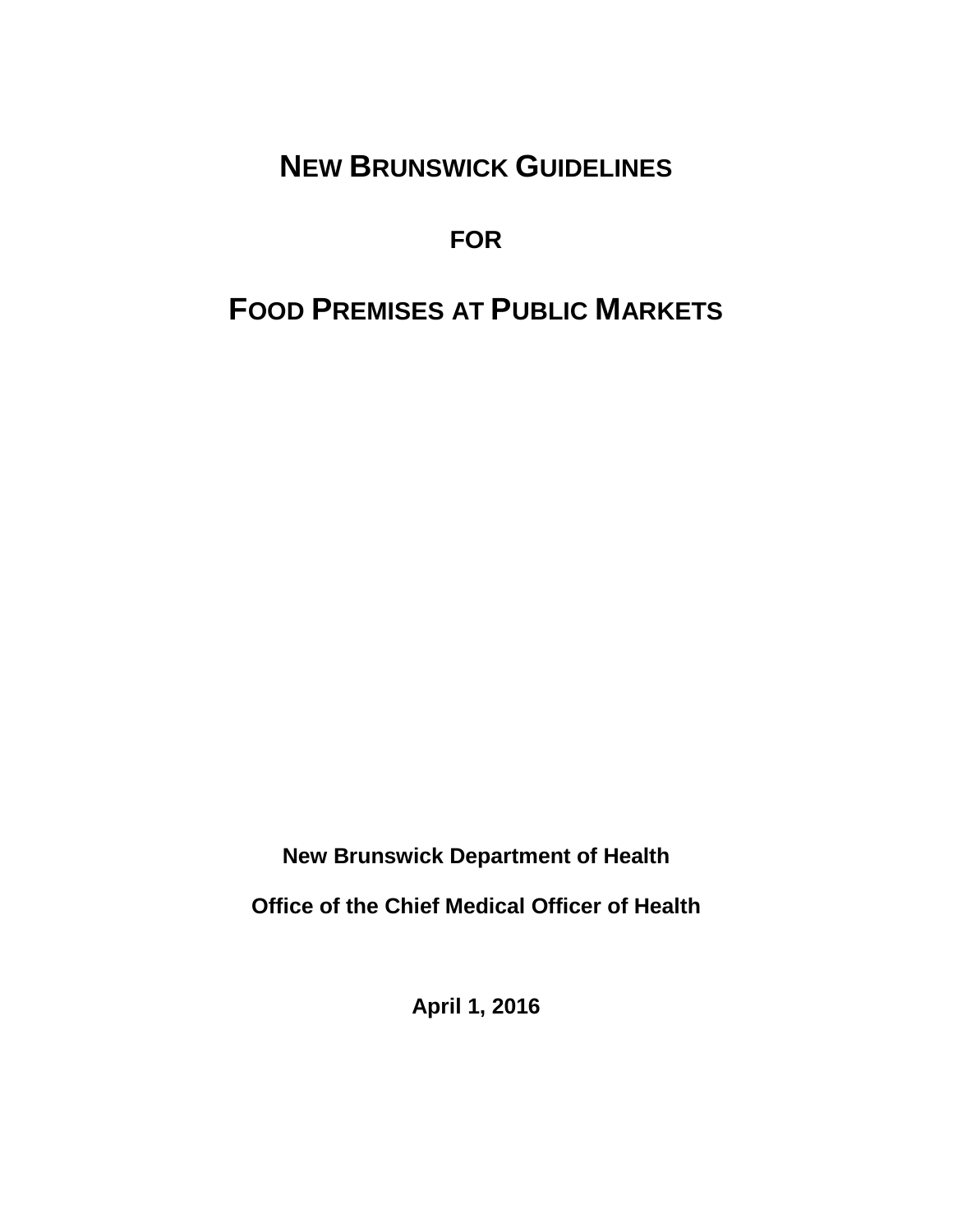# **TABLE OF CONTENTS**

| 3 <sup>1</sup> |  |
|----------------|--|
|                |  |
|                |  |
| 5.1            |  |
| 5.2            |  |
| 5.3            |  |
|                |  |
|                |  |
| 5.4            |  |
| 5.5            |  |
|                |  |
| 6.1            |  |
| 6.2            |  |
| 6.3            |  |
|                |  |
| 6.3.2          |  |
| 6.3.3          |  |
|                |  |
|                |  |
| 8.1            |  |
| 8.2            |  |
|                |  |
|                |  |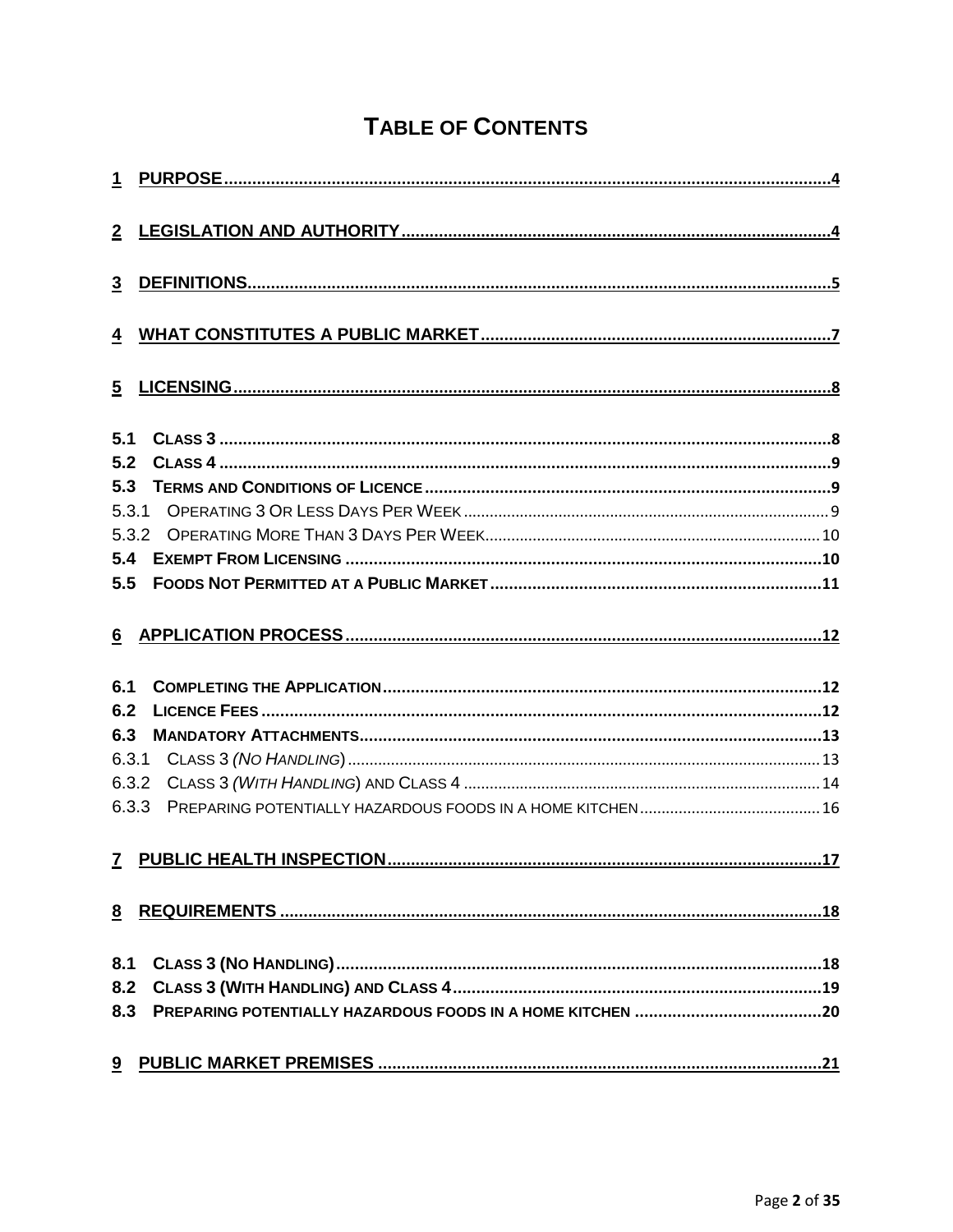| 9.1   |  |
|-------|--|
| 9.2   |  |
| 9.3   |  |
| 9.3.1 |  |
|       |  |
|       |  |
| 9.4   |  |
| 9.5   |  |
| 9.6   |  |
| 9.7   |  |
| 9.8   |  |
| 9.9   |  |
|       |  |
| 10    |  |
| 11    |  |
| 12    |  |
| 12.1  |  |
| 12.2  |  |
| 12.3  |  |
| 12.4  |  |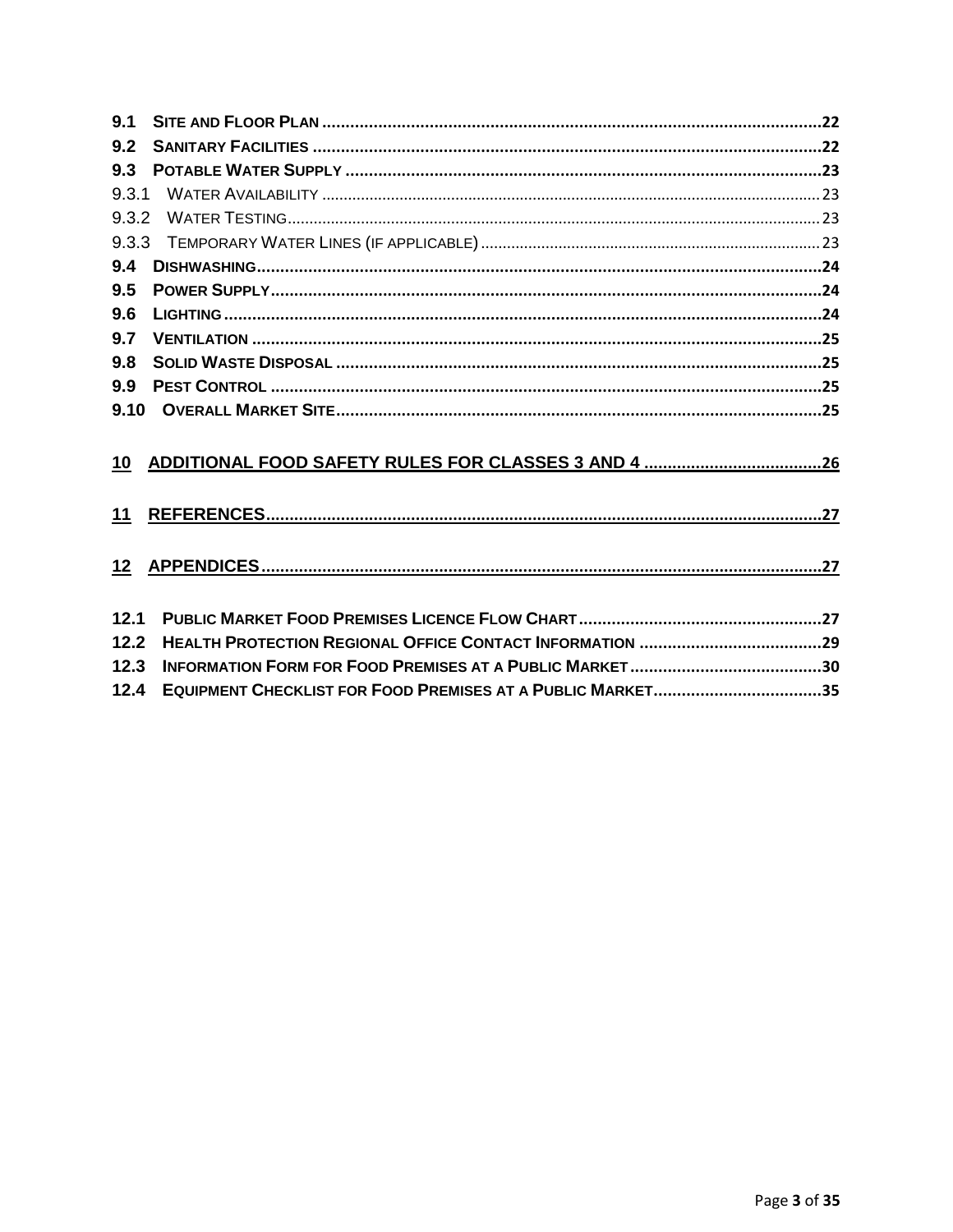## <span id="page-3-0"></span>**1 PURPOSE**

These guidelines outline licensing and process requirements for food premises at public markets. They also provide information to both food premises and public market operators on how to carry out a safe food operation. These guidelines are in alignment with the goal of the New Brunswick Department of Health's Food Premises Inspection Program, which is to eliminate/reduce/control foodborne illness and reduce the numbers of foodborne illness outbreaks.

Foodborne illness, also known as food poisoning, occurs when a person gets sick by eating food that has been contaminated with agents such as bacteria, parasites or viruses. These biological contaminants are commonly referred to as microbes or pathogens. Other agents that can contaminate food and cause injury or illness are physical and chemical contaminants, such as glass, metal, cleaning agents, etc. Foodborne illness can have serious consequences to consumers, and can even cause death in high risk groups. Groups that are more susceptible to foodborne illness and/or suffer more serious health effects are pre-school children, older adults, those with impaired immune systems and pregnant women.

## <span id="page-3-1"></span>**2 LEGISLATION AND AUTHORITY**

Food sold at public markets is regulated under the *Public Health Act*. The *Food Premises Regulation 2009-138* under the *Public Health Act* applies to food premises in New Brunswick.

Section 12(1) of the *Public Health Act* states:

*"No person shall operate a food premises unless the person is the holder of a licence issued in accordance with this Act and the regulations."*

Licensed food premises are subject to inspection by Health Protection within the Department of Health, Office of the Chief Medical Officer of Health. Routine inspections will be conducted on market premises only.. However, public health inspectors are mandated to investigate health hazards under Section 5 of the *Public Health Act*, which states:

*"Where a medical officer of health or public health inspector has reasonable and probable grounds to believe that a health hazard may exist in or on any premises, the medical officer of health or public health inspector shall investigate or cause an investigation to be carried out to determine whether a health hazard exists.*

Therefore, should Health receive a food safety complaint or become aware of a health hazard relating to a food premises or food product at the market, a public health inspector may inspect the home preparation area or other preparation area as part of their follow-up.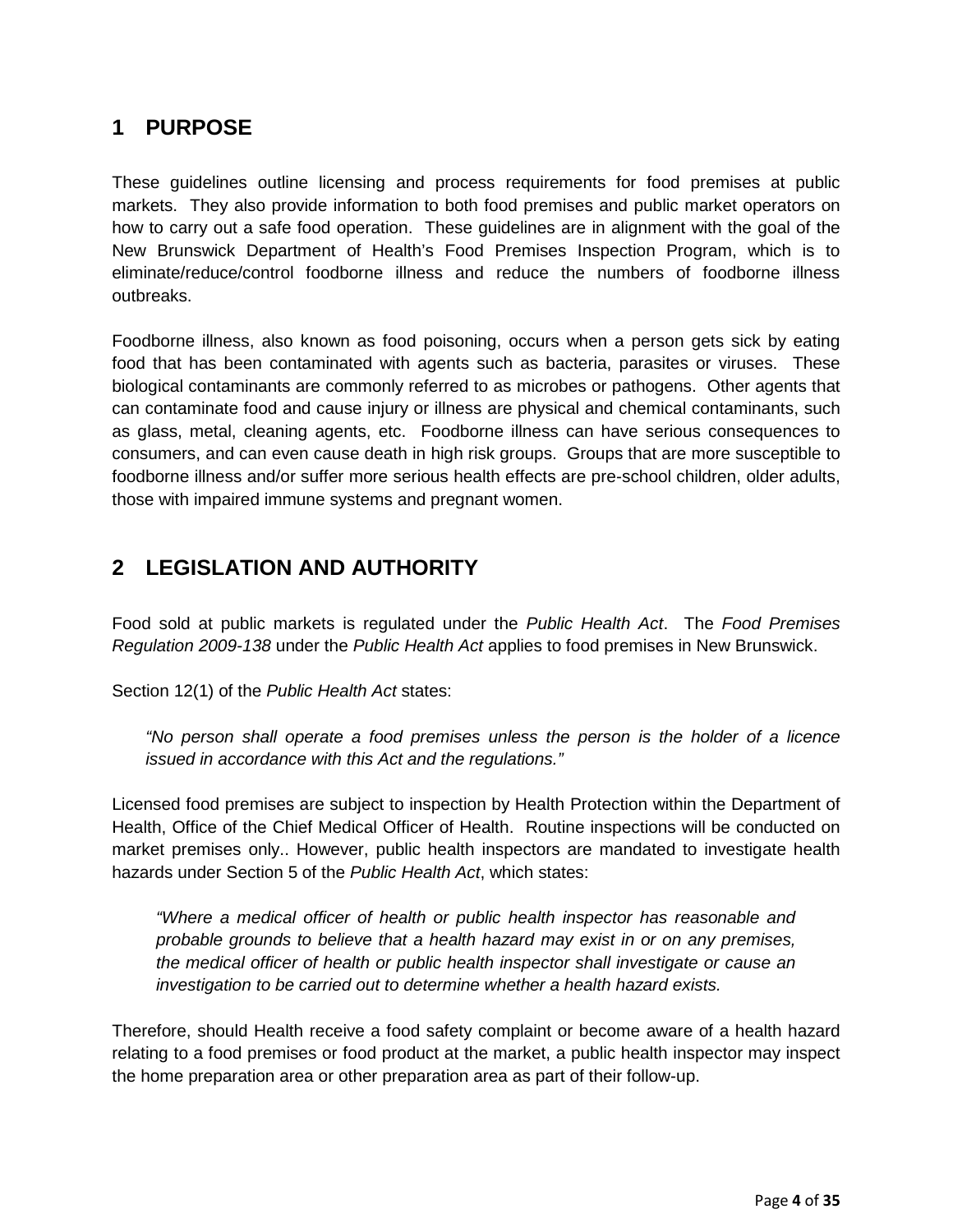**It is the licensee's responsibility to ensure that safe food handling and proper personal hygiene practices are undertaken when and where the food is being prepared.**

## <span id="page-4-0"></span>**3 DEFINITIONS**

*"Abattoir"* includes slaughterhouses and any place where cattle, sheep, swine, poultry or other animals are killed for use as food.

*"Class 3 food premises"* means food premises where potentially hazardous food is stored, handled, displayed, distributed, sold or offered for sale without any processing or preparing on the premises.

*"Class 4 food premises"* means a food premises where food:

- a) is prepared or processed without killing or pasteurizing or, if meat or fish is being prepared or processed, without thermal processing, and
- b) is for sale and is consumed on or off the premises, but is not distributed wholesale.

*"Class 5 food premises"* means a food premises where food is processed for direct sale or wholesale or where food is prepared for wholesale distribution.

*"Container"* means a receptacle or covering used to package, wrap, contain or cover food.

*"Contamination"*, with respect to food, means conditions that permit

- a) the introduction of foreign matter,
- b) the introduction or multiplication of disease-causing microorganisms or parasites, or
- c) the introduction or production of toxins.

*"Equipment"* means any appliance, apparatus or device that is used in the operation of a food premises, but does not include utensils.

*"Fish"* means any fish, including mollusks, crustaceans and echinoderms, and any of their parts, products or byproducts.

*"Food"* means food or drink, including milk, for human consumption and includes an ingredient of food or drink for human consumption.

*"Food contact surface"* means the surface of equipment or utensils with which food normally comes into contact, and includes counter surfaces.

*"Food premises"* means a premises where food or milk is manufactured, processed, prepared, stored, handled, displayed, distributed, transported, sold or offered for sale, and includes a food vending machine and an abattoir but does not include premises exempted by the regulations.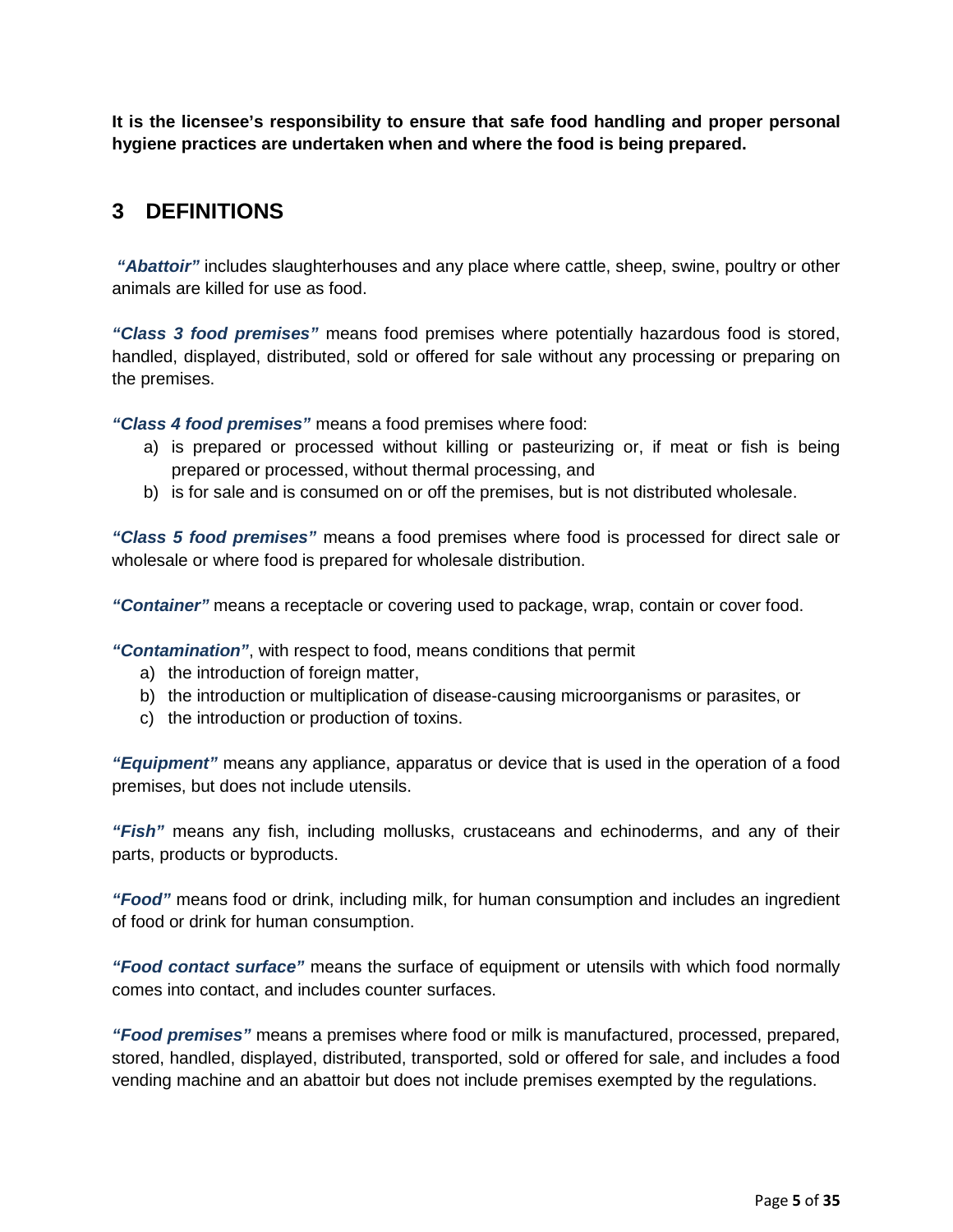*"Handling"* means subdividing and/or repackaging only of potentially hazardous food.

*"Hand washing station"* means a hand basin that is provided with hot and cold running potable water and that has in its immediate vicinity a dispenser for the provision of liquid or powder soap and a method of hand drying that uses paper towels in a dispenser or that uses forced air.

#### *"Health hazard"* means

- a) a condition of a premises,
- b) a substance, thing or plant or animal other than man,
- c) a solid, liquid, gas or combination of any of them, or
- d) a noise, vibration or radiation

that has or is likely to have an adverse effect on the health of a person.

*"Licence"* means a licence to operate a food premises.

*"Licensee"* means a person to whom a licence has been issued to operate a food premises.

*"Milk"* means milk originating from any animal other than man and intended for human consumption.

*"On-site sewage disposal system"* means a septic tank with subsurface disposal field and all other on-site sewage disposal systems that are not connected to a wastewater treatment facility approved by the Minister of Environment under the *Clean Water Act*.

*"Part-time or seasonal public market premises"* means a food premises that operates at a public market for fewer than 160 days during the period commencing April 1 of one year and ending March 31 of the following year.

*"Pest"* means any animal or arthropod that may contaminate food or food contact surfaces, and includes rats, mice, cockroaches and flies.

*"Potable water"* means water that is suitable, on the basis of health considerations, for cooking or drinking by humans.

*"Potentially hazardous"*, with respect to food, means a form or state that is capable of supporting the growth of pathogenic microorganisms or the production of toxins.

Examples of potentially hazardous foods include:

- Meat and meat products
- Fish, shellfish and seafood products
- Poultry
- Eggs
- Cream-filled pastries and pies
- Cut fruits and vegetables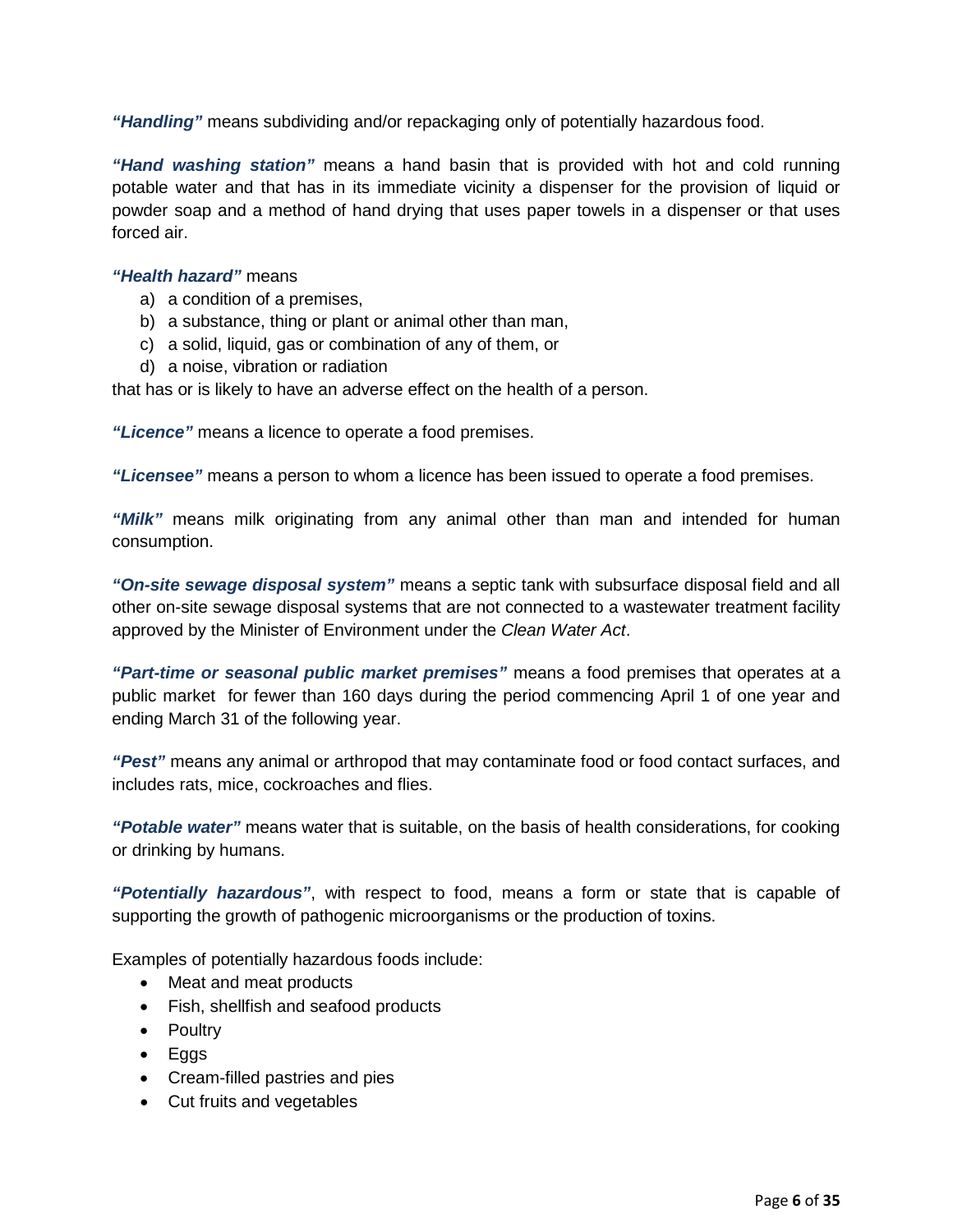*"Process"* includes killing, eviscerating, thermal processing, smoking, salting, pickling, pasteurizing and processing of previously processed food.

*"Public health inspector"* means a public health inspector appointed under Section 62 of the *Public Health Act.*

*"Public market"* means a venue where a group of vendors set up on a regular basis in a common location to sell food products, and includes a farmers' market and a flea market.

*"Public water supply system"* means a water supply system that is owned or operated by a municipality, a rural community or the Crown in right of the Province and includes such other water supply systems owned or operated by other persons as are prescribed by the regulations.

*"Sanitize"* means to treat by a process that destroys most microorganisms, including all pathogens.

*"Utensils"* includes kitchenware, tableware, glasses, cutlery or other similar items used in the handling, preparation, processing, displaying, serving, dispensing, storing, containing or consuming of food.

*"Water supply system"* means a works that conveys or is able to convey water for human consumption.

## <span id="page-6-0"></span>**4 WHAT CONSTITUTES A PUBLIC MARKET**

As per the definition in Section 3, the definition of a public market is "a venue where a group of vendors set up on a regular basis in a common location to sell food products, and includes a farmers' market and a flea market." In addition to this, please see the following points:

- a) A group of vendors is three (3) or more.
- b) Regular basis means an established and planned schedule (i.e., on a consistent and habitual basis).
- c) Vendors must be present, or designate a staff person to be present on their behalf, to sell their food products. A vendor is the licensee.

Note that c) applies only to those vendors that require a food premises licence as explained in Section 5.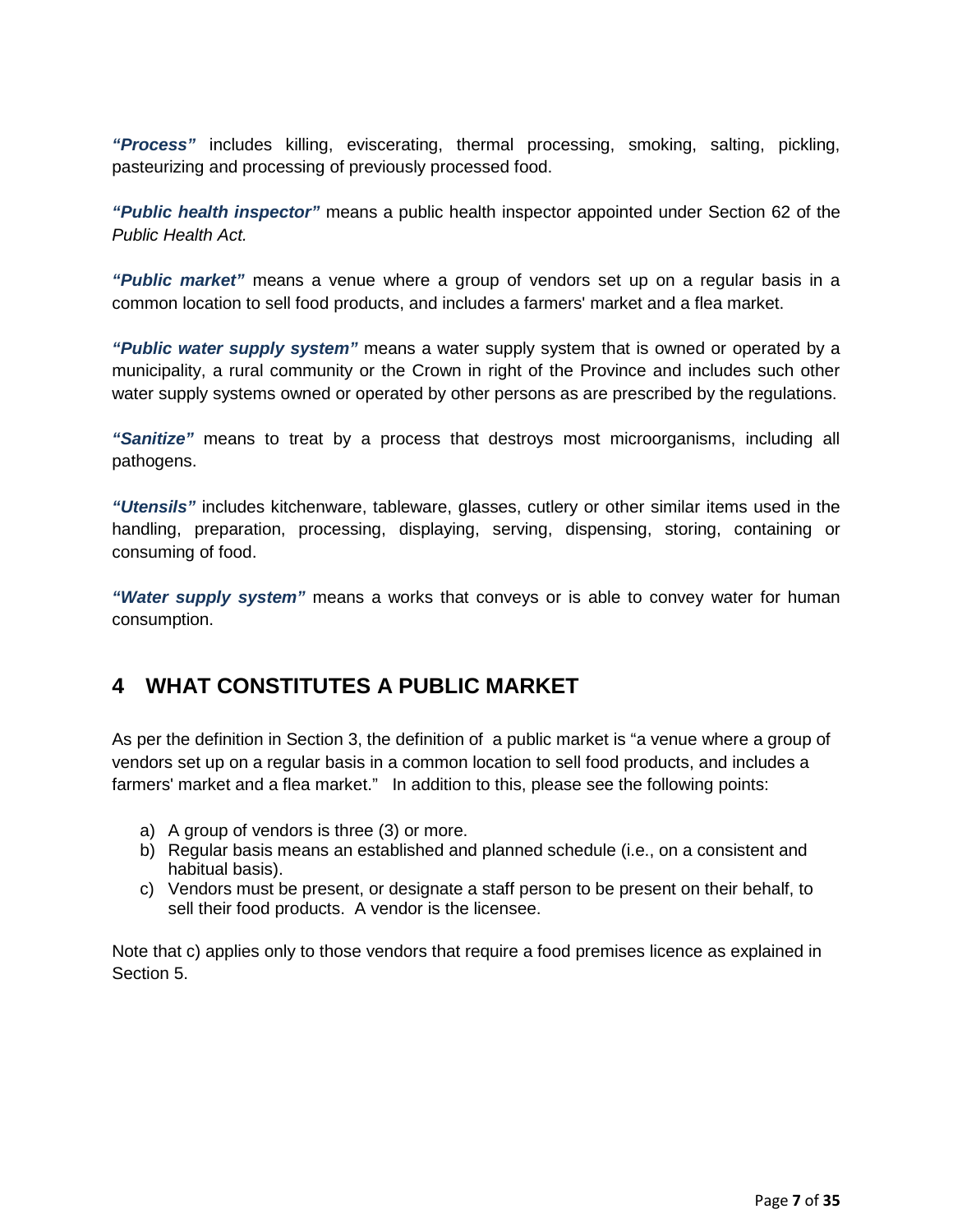## <span id="page-7-0"></span>**5 LICENSING**

Food vendors preparing food at a public market and/or holding **potentially hazardous foods** at a public market require a licence for the public market location. These vendors must be licensed as a Class 3 or Class 4 food premises.

**Potentially hazardous:** a form or state that is capable of supporting the growth of pathogenic microorganisms or the production of toxins **Examples of potentially hazardous foods (PHFs):** Meat and meat products • Fish, shellfish and seafood products **Poultry** • Eggs • Cream-filled pastries and pies Cut fruits and vegetables

Class 5 food premises operations (refer to the

definition in Section 3) including abattoirs and dairy plants are not permitted in a home kitchen or at a market location.

The Public Market Food Premises Licence Flow Chart in Appendix 12.1 will assist you in determining the class of food premises licence you require. Descriptions of Class 3 and Class 4 food premises are provided in Sections 5.1 and 5.2.

Food premises licensed at a public market are not permitted to cater to events, deliver food to customers, have customers pick up orders at their home, or accept orders other than at the licensed public market location. Customers may submit and pick up orders at the licensed public market location. Food premises must ensure that they are able to properly hold potentially hazardous food at proper hot and cold holding temperatures until picked up, unless other arrangements are made with the customer (i.e., advise customers to pick up their orders as soon as the public market opens).

#### <span id="page-7-1"></span>**5.1 Class 3**

A Class 3 food premises is where potentially hazardous food is stored, handled, displayed, distributed, sold or offered for sale without any processing or preparing on the premises.

**Handling** is defined as, and is limited to, subdividing and/or repackaging potentially hazardous food.

Class 3 food premises at a public market are not permitted to

cook or prepare food on-site at the market. They are permitted to prepare foods at an approved home kitchen and transport to the market for the purpose of the Class 3 definition given directly above. However, they may only prepare foods at an approved home kitchen if operating three (3) or less cumulative days/week as is indicated in Section 5.3.

Licensing requirements for Class 3 food premises depend on whether there is **"handling"** of the food product. Licensing requirements are defined in Section 8.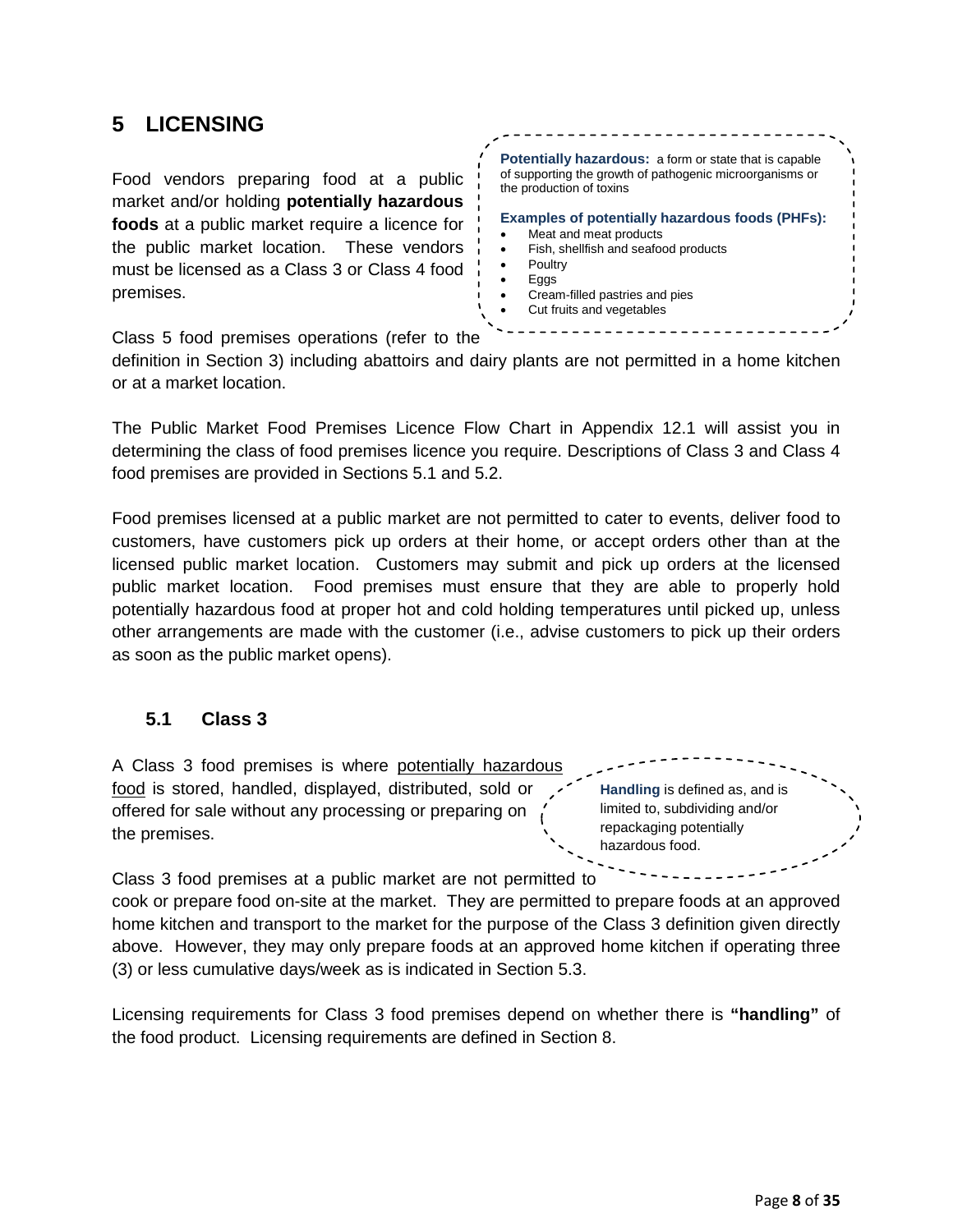#### <span id="page-8-1"></span><span id="page-8-0"></span>**5.2 Class 4**

A Class 4 food premises is where food is prepared or processed without any killing, pasteurizing, or, if meat or fish, without thermal processing (canning), for sale or consumption on or off the premises, but is not distributed wholesale.

Class 4 food premises at a public market may prepare potentially hazardous foods in their home kitchen if operating three (3) or less cumulative days/week (see Section 5.3). However, they are also permitted to cook and/or prepare food at the market.

A food premises at a public market that has a Class 4 or 5 licensed premises outside of the market premises is permitted to do the following at the market location under the same licence:

- Transport food
- Hold foods hot or cold
- Re-heat previously cooked foods (i.e., lasagna, soups, stews, meat pies, etc.)
- Divide food into portions for the purpose of serving
- Dishwashing
- Any Class 3 type of activity, for example, a Class 4 licensee who peddles fish to the market or a Class 5 cheese-making plant that brings blocks of cheese and subdivides into smaller portions for sale at the market

However, if the same Class 4 or 5 licensee wants to cook, mix food or food ingredients, cut and/or chop at the market location, the Class 4 or 5 licensee will require an additional Class 4 licence for the market location.

#### <span id="page-8-2"></span>**5.3 Terms and Conditions of Licence**

## **5.3.1 Private Kitchens Approved for Food Sale at Public Markets Less than 3 Days Per Week**

Some licensees may operate more than one food premises and at more than one public market. A licensee that cumulatively operates one or more Class 3 and/or 4 food premises at one or more public markets for 3 days or less per week, is permitted to prepare potentially hazardous food at the licensee's home kitchen for sale at a public market only. Therefore, if your home kitchen is approved for preparing foods for only one location, you can operate up to a maximum of 3 days in that location. If if you operate in multiple locations your total cumulative operation cannot exeed 3 days per week.

However, **this requires a special review process**. To ensure that food is able to be prepared safely, a regional medical officer of health must review submitted information before approving the source (i.e., home kitchen). This will be part of the licence application and review process.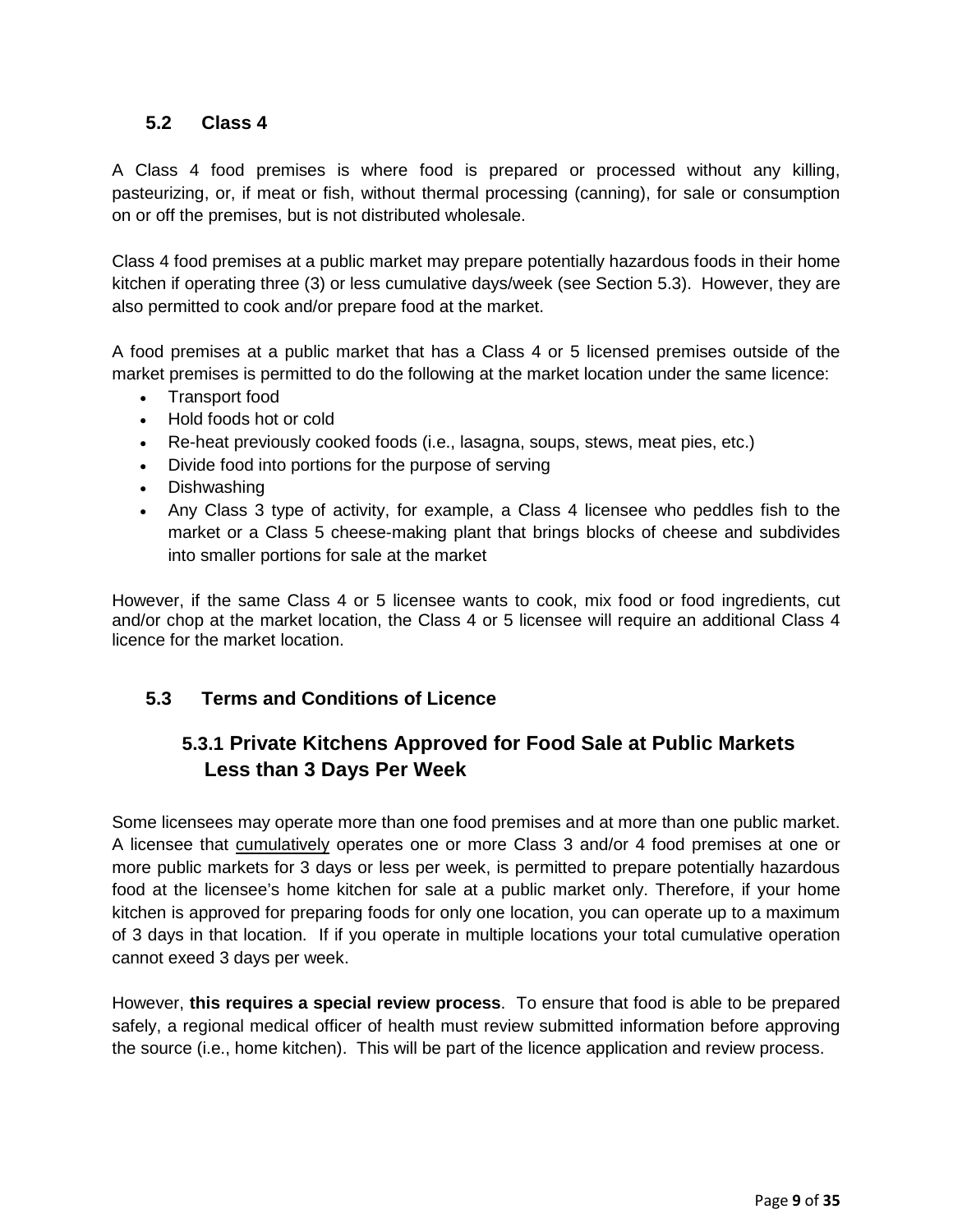Once the home kitchen is approved for food preparation, a term and condition will be attached to the Class 3 or Class 4 licence(s). The condition will state that the given Class 3 or 4 food premises, at the given public market that operates 3 days or less per week, may use the licensee's home kitchen at a given address to prepare a specific list of potentially hazardous foods for sale from the given public market location only.

The terms and conditions sheet must be posted along with the licence in an area where it is easily visible to the public.

Should a licensee wish to prepare and sell potentially hazardous foods that are not listed on the terms and conditions sheet, the licensee must first obtain approval from the Department. To obtain approval, a request must be submitted to the public health inspector. The public health inspector and regional director will then conduct an assessment. Before any new potentially hazardous foods can be prepared in a home kitchen and sold from a public market, the licensee must first be issued a new terms and conditions sheet that includes the new food items. A request must be submitted at least 7 days in advance of the expected date of preparation of any new food products.

## **5.3.2Operating More Than 3 Days Per Week**

<span id="page-9-0"></span>A licensee cumulatively operating one or more Class 3 and/or 4 food premises at one or more public markets for more than 3 days per week, is **not permitted** to use their home kitchen to prepare potentially hazardous food for sale from a public market or any other location. They must use their public market location or another licensed premises combined with their licensed market location to carry out all food premises operations. This will be a consideration during the review and approval process.

## <span id="page-9-1"></span>**5.4 Exempt From Licensing**

The preparation or processing of non-potentially hazardous foods in a private residence for sale only at a public market do not require a food premises licence.

Examples of non-potentially hazardous foods include:

- Honey
- Jams and jellies
- Breads and rolls
- Pastries cakes, muffins, cookies, fruit pies and tarts, but excluding cream-filled pastries and pies and meat-filled pies
- Hard candy and fudge
- Pickles and relish
- Maple products
- Apple sauce
- Any other foods a public health inspector deems to be non-potentially hazardous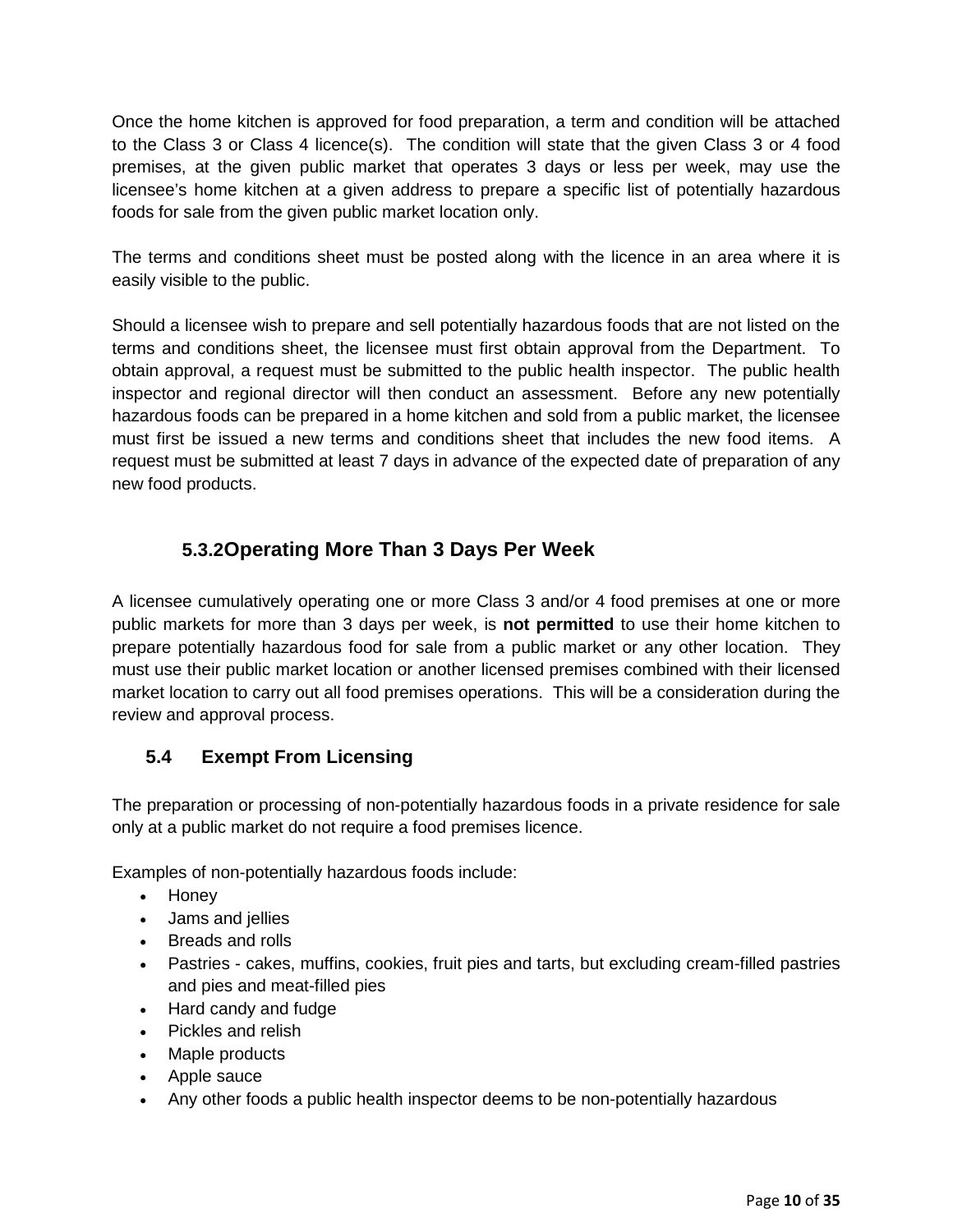As well, farmers selling shell eggs that are not from an establishment registered with the Canadian Food Inspection Agency (CFIA) are exempt from licensing at this time. Note: These eggs are not considered an approved source and cannot be used by licensed food premises.

#### <span id="page-10-0"></span>**5.5 Foods Not Permitted at a Public Market**

The following foods are not permitted:

- All milk and milk products made with raw milk unless they are from a provincially licensed Class 5 Dairy Plant or federally registered establishment
- Low acid canned/bottled food not produced in a licensed facility
- Bottled meat, canned fish, smoked fish, shellfish and seafood products not produced in a licensed facility
- Meat and poultry or meat and poultry products from animals that have not been slaughtered at a provincially licensed or federally registered establishment
- Wild foraged mushrooms
- Any food product that requires Class 5 operations/processes at the market

The Food and Drug Regulations define low-acid canned food as "a food other than an alcoholic beverage, where any component of the food has a pH greater than 4.6 and a water activity greater than 0.85." If food is not properly canned or heat processed, the food products can be contaminated with *Clostridium botulinum.* Examples include asparagus, beets, corn, garlic, green beans, mushroom, peppers, chicken and chicken livers, ham, liver pate, sausage, smoked, salted and fermented fish products, chicken or beef stew, and bottled fish or shellfish (bar clams, oysters, clam fricot, lobster). (Source: CFIA)

*Clostridium botulinum* bacteria produce a toxin that causes extremely serious and potentially fatal illness (Botulism) in people. The bacteria are heat-resistant and need very little oxygen to survive. Therefore, a low-acid canned food that has not been properly canned or heat processed can provide a perfect environment for *C.botulinum* to survive and multiply.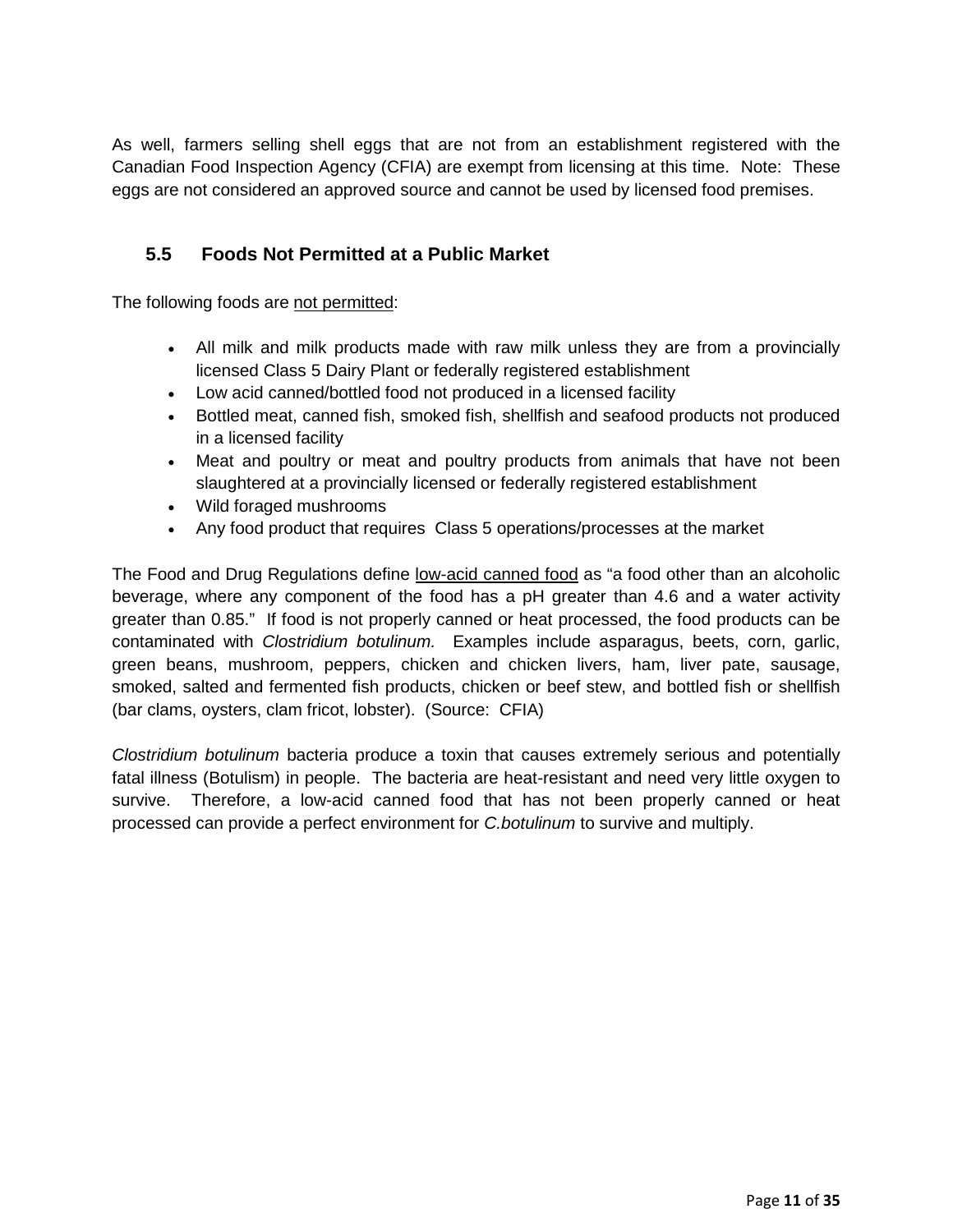## <span id="page-11-1"></span><span id="page-11-0"></span>**6 APPLICATION PROCESS**

#### **6.1 Completing the Application**

You may obtain a copy of the Application for Food Premises Licence at any Service New Brunswick (SNB) office, online at [www.snb.ca](http://www.snb.ca/) (more specifically [https://www.pxw1.snb.ca/snb7001/b/1000/CSS-FOL-35-1762B.pdf\)](https://www.pxw1.snb.ca/snb7001/b/1000/CSS-FOL-35-1762B.pdf), or at any Health Protection regional office.

For applications where there is a \$0 fee (see Section 6.2), applicants must submit their applications and corresponding documentation to one of the regional email addresses, or by mail or fax, or in person to one of the Health Protection regional offices listed in Appendix 12.2 of this guideline.

For applications where there is a fee (see Section 6.2), applicants must submit the completed applications and all applicable attachments, with the appropriate payment, to the nearest SNB office by one of the following methods:

- visiting the website at [www.snb.ca](http://www.snb.ca/)
- calling SNB's TeleService toll free line at 1-888-762-8600
- mailing to: SNB/Health Licence Applications 140 Alison Blvd., P.O. Box 1998
	- Fredericton, NB E3B 5G4

**Note:** If paying online, please complete the online application form and forward the remaining information required for your application to your nearest Health Protection regional office. Please see Appendix 12.2 Health Protection Regional Office Contact Information. **Your file will not be complete until all of the mandatory attachments (as outlined below) have been submitted.** 

You may contact your Health Protection regional office and speak with a public health inspector to obtain additional information.

Food premises licences are non-transferable. When there is a change of operator, a new application must be submitted with all of the above attachments for the file.

#### <span id="page-11-2"></span>**6.2 Licence Fees**

Food premises licences are valid from April  $1<sup>st</sup>$  to March 31 $<sup>st</sup>$  and must be renewed annually to</sup> continue operation.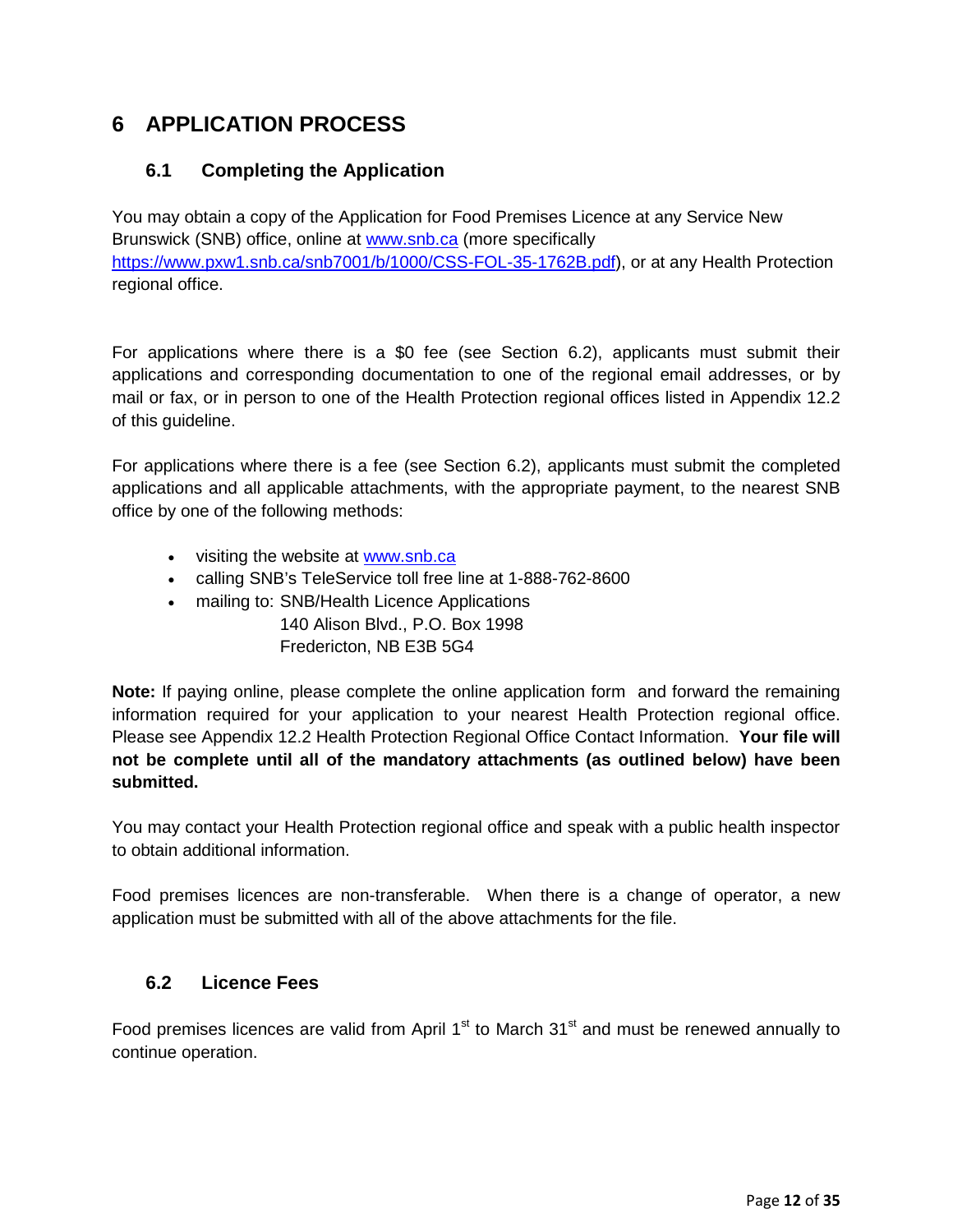<span id="page-12-0"></span>

| Food premises at public market  | Class 3 | Class 4 |
|---------------------------------|---------|---------|
| Operating less than 160 days/yr | \$0     | \$0     |
| Operating 160 or more days/yr   | \$50    | \$265   |

For the purposes of fees only, days of operation applies to each market location separately and are not cumulative.

#### **6.3 Mandatory Attachments**

In addition to all items listed below, if you are claiming that a potentially hazardous food is shelfstable, you may be requested to provide documentation that your food product is safe for sale. This could involve providing your process and/or product to a food analysis laboratory for testing and analysis. This will depend on the food product in question and is at the discretion of the public health inspector.

Class 4 licensees must also demonstrate that they can safely prepare the proposed foods at their market space. They must show that they can safely handle all of their food products so as to not pose a risk to public health.

### **6.3.1Class 3** *(No Handling***)**

<span id="page-12-1"></span>If applying for a Class 3 licence and do not 'handle' food, the following must be submitted:

- a) If a not-for-profit organization, evidence to support that status (i.e., appropriate registration number, paperwork, etc.).
- b) A detailed floor plan of the food premises (market location) showing location of equipment. Please note that Class 3 premises without handling are **exempt** from requirements listed in Section 17(d-j) of *Food Premises Regulation 2009-138*.
- c) The dates, times and locations(s) of intended operation of the food premises.
- d) Copies of menus to be used (if applicable).
- e) Documentation detailing how the premises and equipment will be kept clean and sanitary, including details on disposal of waste products. A cleaning schedule must be submitted and should include such details as frequency (daily/monthly/yearly), methods, cleaning agent to be used, and individuals responsible to complete the tasks.
- f) Information Form for Food Premises at a Public Market (please refer to Appendix 12.3).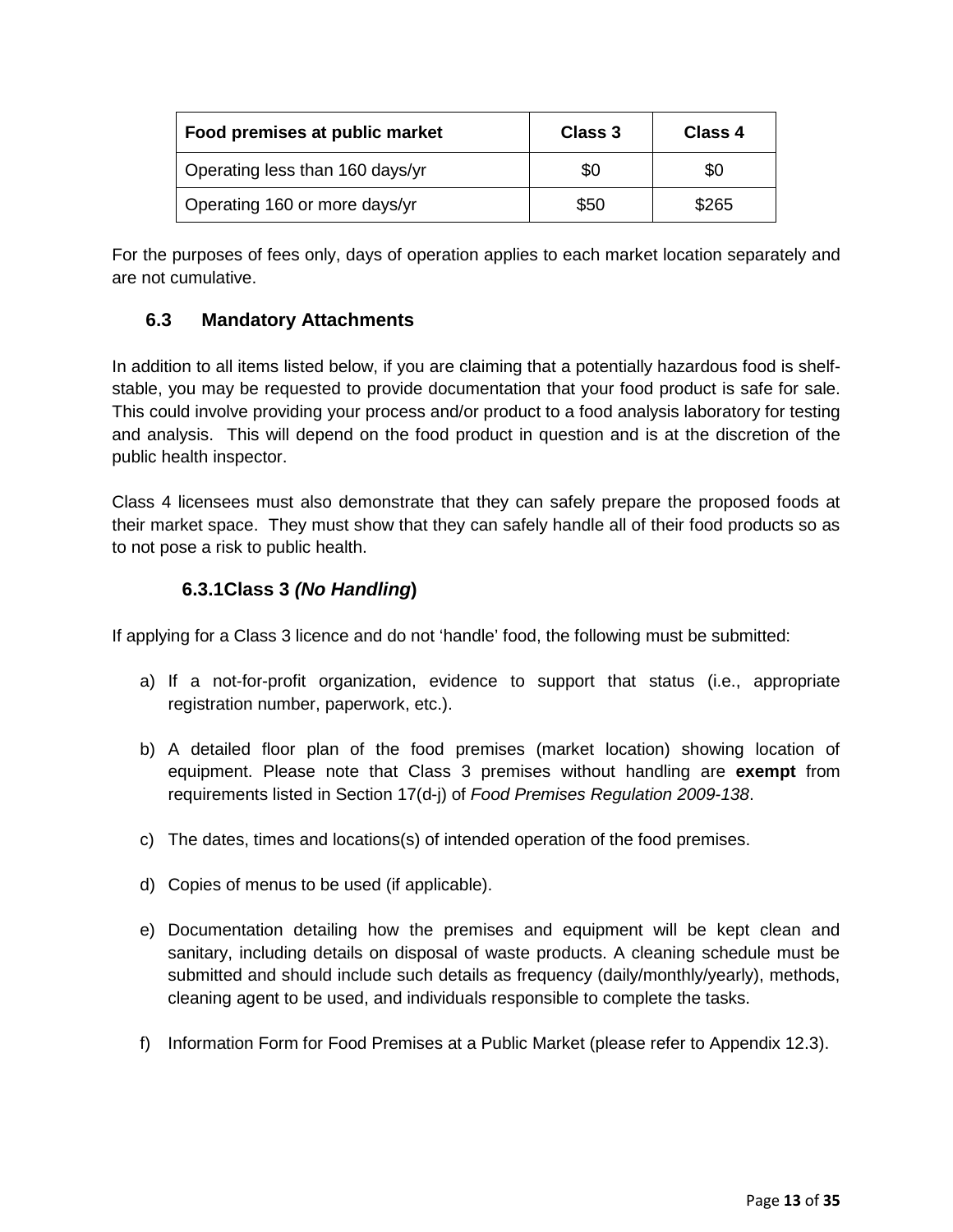- g) Equipment Checklist for Food Premises at a Public Market (please refer to Appendix 12.4).
- <span id="page-13-0"></span>h) Any other information the Minister of Health requires to assess the application, such as demonstrating knowledge in food safety practices.

#### **6.3.2 Class 3** *(With Handling***) and Class 4**

If applying for a Class 3 licence and are handling food or Class 4 licence, the following must be submitted:

- a) If a not-for-profit organization, evidence to support that status (i.e., appropriate registration number, paperwork, etc.).
- b) A detailed floor plan of the food premises showing location of equipment and process flow patterns.
- c) The dates, times and location(s) of intended operation of the food premises.
- d) Copies of menus to be used (if applicable).
- e) Statement of the applicant's experience in operating a food premises or other documentation indicating that the applicant has sufficient knowledge or training to operate the food premises in a safe manner. Submit a statement of your experience and any documentation of food safety training attended.
- f) If the premises is serviced by a private water supply, Class 3 with handling must submit a satisfactory bacteriological water sample result once per year. Inorganic sampling is not required for Class 3 with handling; however, circumstances may arise where some inorganic sampling may be warranted. Also, please refer to Section 8.
- g) If the premises is serviced by a private water supply, Class 4 must have a written water sampling plan. The type and frequency of testing required will be determined based on risk. The water sampling plan will be issued by the public health inspector.
- h) Details of staff training that has been or will be obtained. Provide information on any food safety training that staff have attended. Certificates of staff food safety training should be available at the food premises upon request.
- i) Details of hygienic practices and procedures to be followed by persons working in the food premises and a copy of the applicant's health policy for staff. For example: details of hand washing expectations of staff (who, what, when, where, how and why), working with cuts, working while ill, when to exclude yourself from work, reporting of illness, etc.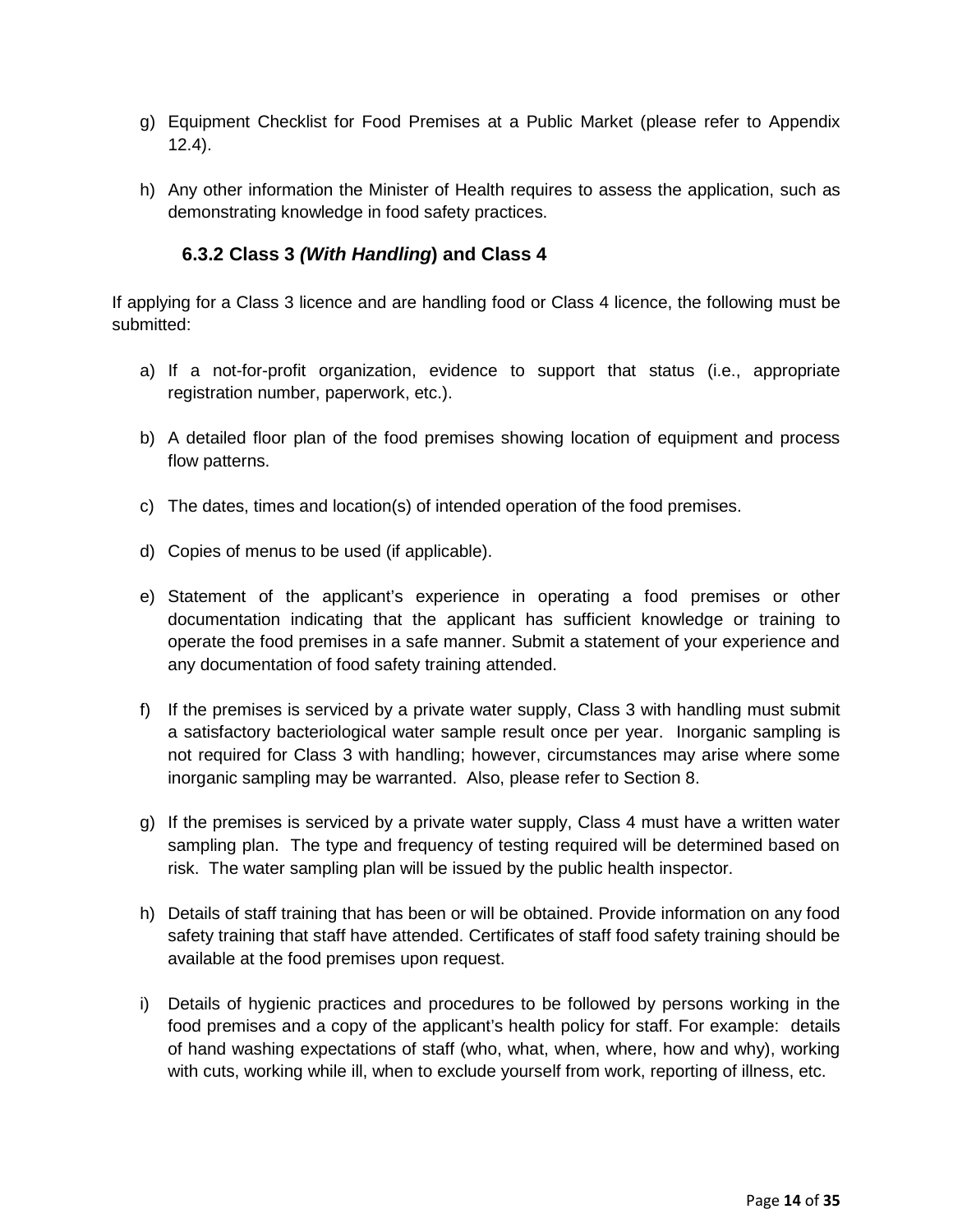- j) Documentation detailing how the premises, equipment and utensils will be kept clean and sanitary, including disposal of waste products. Sanitizing procedures must be described in detail. A cleaning schedule must be submitted and should include such details as frequency (daily/monthly/yearly), methods and individuals responsible to complete the tasks.
- k) If the premises is serviced by a private sewage disposal system, please refer to Section 8 for more information.
- l) For Class 4 only, documentation on food handling procedures used by the applicant for potentially hazardous food. This should include thawing methods (where applicable), cooking and holding temperatures, cooling methods, etc. Sufficient information must be provided to allow for a risk assessment of the process to be conducted by the public health inspector.
- m) For Class 4 only, proof of food handler training and certification is required to satisfy the following: at least one person present at all times in the area of a food premises where food is being prepared **and** the manager of the food premises must hold a certificate confirming their successful completion of a food handling program as per Section 39(1)(2) of the *Food Premises Regulation*.
	- **Note: It is acceptable, for Class 4** *at the market only***, that one person on site have training and certification. This person may or may not be the manager. When the manager is not on-site, the person who is on-site will be considered the manager for the purposes of applying this section and shall have the training and certification.**
	- For more information on approved food safety training and certification courses in New Brunswick, please visit: [http://www2.gnb.ca/content/gnb/en/departments/ocmoh/healthy\\_environments/co](http://www2.gnb.ca/content/gnb/en/departments/ocmoh/healthy_environments/content/food_safety_training.html) [ntent/food\\_safety\\_training.html](http://www2.gnb.ca/content/gnb/en/departments/ocmoh/healthy_environments/content/food_safety_training.html)
- n) Class 4 meat cut-up operations are not permitted to sell wild game as this is not considered an approved source. All meat must be from an approved source (i.e., a Class 5 provincially licensed or federally registered abattoir).
- o) Information Form for Food Premises at a Public Market (please refer to Appendix 12.3).
- p) Equipment Checklist for Food Premises at a Public Market (please refer to Appendix 12.4).
- q) Any other information the Minister of Health requires to assess the application.
	- i. Additional information requested by an inspector will depend on the extent of food handling. Such additional information may include:
		- i. how the food will be transported;
		- ii. source of food (with receipts);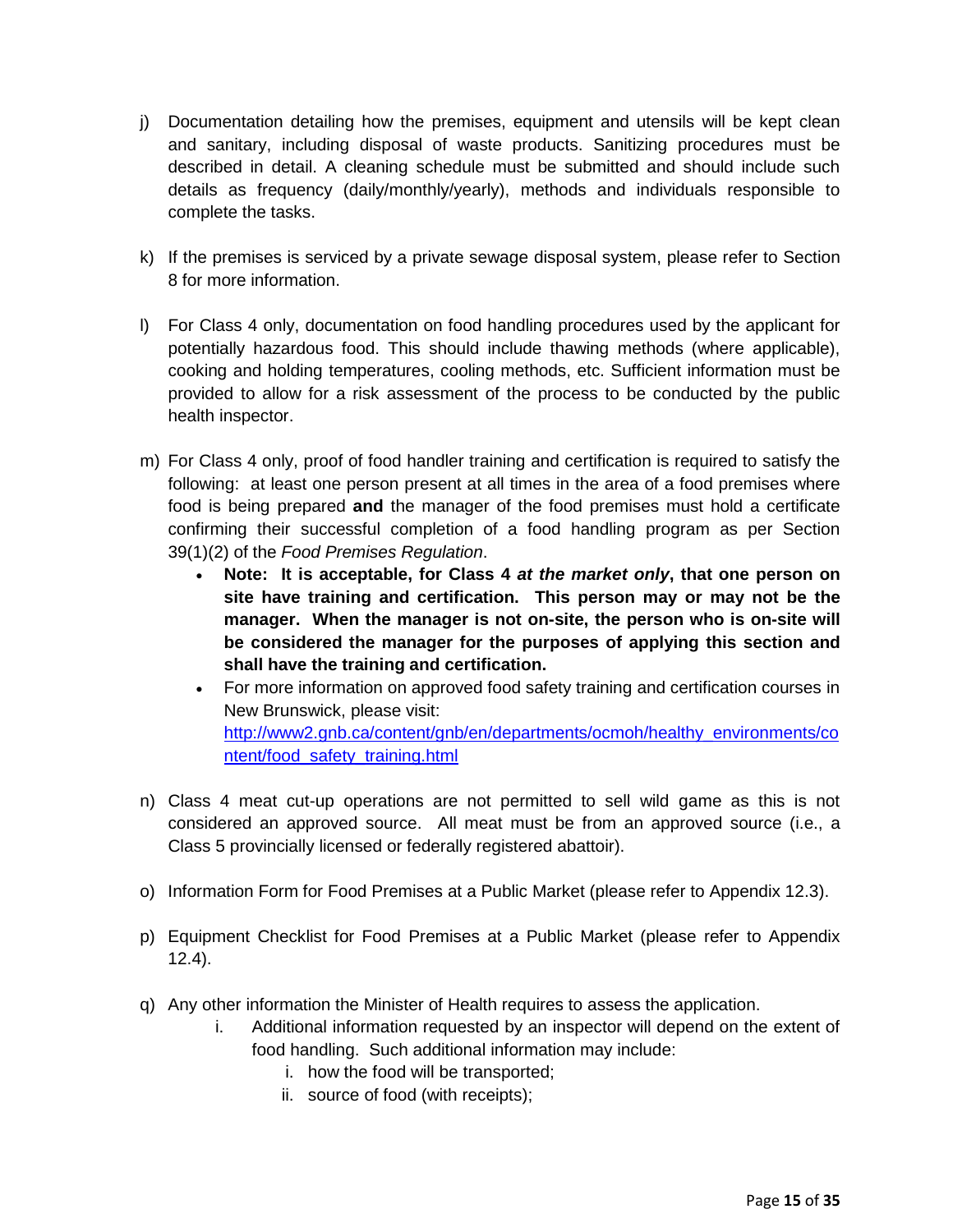- iii. what state (frozen/fresh/pre-cooked) the food is being purchased in; and/or
- iv. how and when each food item is being prepared.

### **6.3.3 Preparing potentially hazardous foods in a home kitchen**

<span id="page-15-0"></span>As part of the special review process referred to in Section 5.3.1, Classes 3 and 4 food premises licensees that prepare potentially hazardous food in a home kitchen must submit additional information.

The following information must be submitted as it applies to the home kitchen operation:

- A detailed floor plan of the home kitchen/food preparation area showing location of equipment and process flow patterns.
- The dates, times and location(s) of intended operation of the food premises.
- Statement of the applicant's experience in operating a food premises or other documentation indicating that the applicant has sufficient knowledge or training to operate the food premises in a safe manner. Submit a statement of your experience and any documentation of food safety training attended.
- If the premises is serviced by a private water supply, Class 4 must have a written water sampling plan. The type and frequency of testing required will be determined based on risk. The water sampling plan will be issued by the public health inspector.
- Details of staff training that has been or will be obtained. Provide information on any food safety training that staff have attended for Class 3 food premises, proof of completion of an ABC's of Food Safety seminar provided by Health Protection. Note: Class 4 food premises are required to have food safety training and certification training as stated in Section 6.3.2 Certificates of staff food safety training should be available at the food premises upon request.
- Details of hygienic practices and procedures to be followed by persons working in the food premises and a copy of the applicant's health policy for staff, for example, details of hand washing expectations of staff (who, what, when, where, how and why), working with cuts, working while ill, when to exclude yourself from work, reporting of illness, etc.
- Documentation detailing how the premises, equipment and utensils will be kept clean and sanitary, including disposal of waste products. Sanitizing procedures must be described in detail. A cleaning schedule must be submitted and should include such details as frequency (daily/monthly/yearly), methods and individuals responsible to complete the tasks.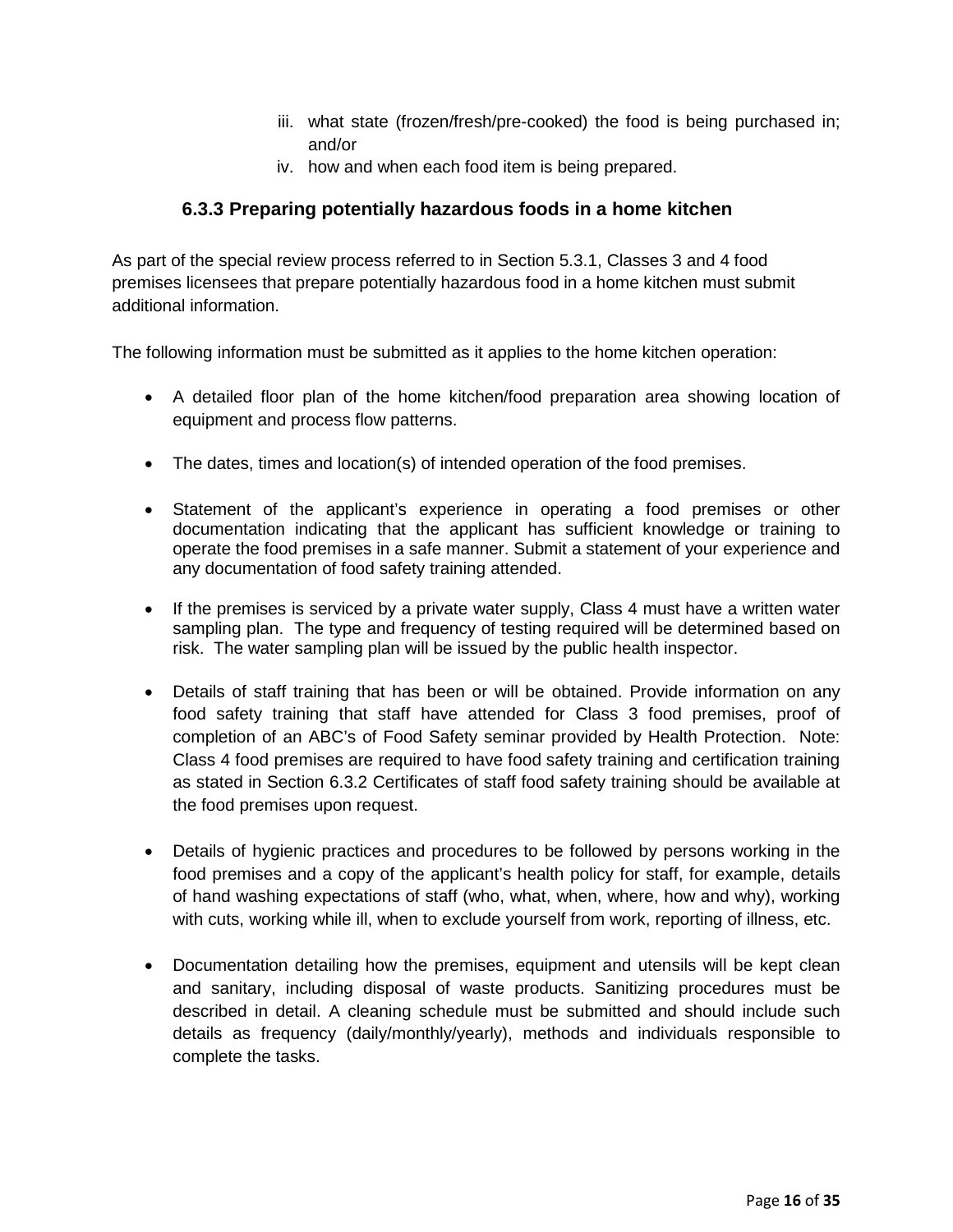- If the premises is serviced by a private sewage disposal system, please refer to Section 8 for more information.
- Documentation on food handling procedures used by the applicant for potentially hazardous food. This should include thawing methods (where applicable), cooking and holding temperatures, cooling methods, etc. Sufficient information must be provided to allow for a risk assessment of the process to be conducted by the public health inspector.
- Equipment Checklist for Food Premises at a Public Market (please refer to Appendix 12.4).
- Additional information may be requested by a public health inspector regarding food handling. Such additional information may include:
	- i. how the food will be transported;
	- ii. source of food (with receipts);
	- iii. what state (frozen/fresh/pre-cooked) the food is being purchased in; and/or
	- iv. how and when each food item is being prepared.
- Any other information the Minister of Health requires to assess the application.

Also, refer to Section 8.3 for additional information on other items that will apply to the home preparation area.

# <span id="page-16-0"></span>**7 PUBLIC HEALTH INSPECTION**

Licensed food premises at a public market will be routinely inspected by a public health inspector. A routine inspection is an unannounced inspection and is a full assessment of a premises and its facilities where any infractions (items found to not be in compliance) are noted. A routine inspection also provides an opportunity for education on food handling and safety issues.

In addition to routine inspections, the following inspections may be carried out as warranted.

- 1. Re-inspection
- 2. Inspection as a result of a complaint
- 3. New facility inspection
- 4. Communicable disease follow-up inspection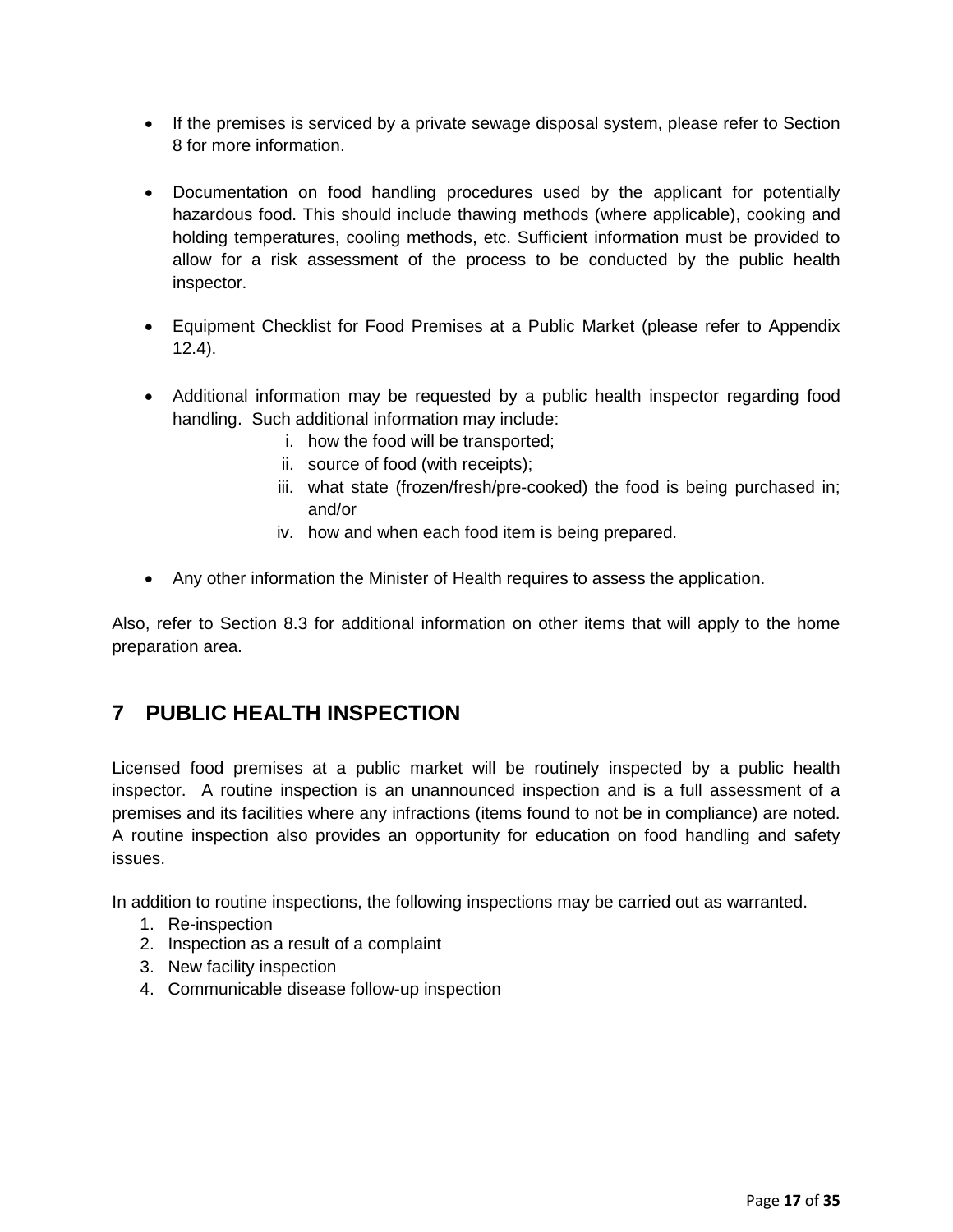# <span id="page-17-0"></span>**8 ITEMS ASSESSED DURING PUBLIC HEALTH INSPECTIONS**

Please refer to the Public Health Inspector Guide to Food Premises Inspections online at: [http://www2.gnb.ca/content/dam/gnb/Departments/h](http://www2.gnb.ca/content/dam/gnb/Departments/h-s/pdf/en/CDC/HealthProfessionals/FoodPremisesInspections.pdf)[s/pdf/en/CDC/HealthProfessionals/FoodPremisesInspections.pdf.](http://www2.gnb.ca/content/dam/gnb/Departments/h-s/pdf/en/CDC/HealthProfessionals/FoodPremisesInspections.pdf)

#### <span id="page-17-1"></span>**8.1 Class 3** *(No Handling***)**

The following items will be assessed by a public health inspector on-site at the market:

- Approved food sources
	- Note: All eggs used must be from a CFIA registered establishment and must be kept refrigerated during storage.
- Food grade containers and proper labeling
- Safe hot and cold (including refrigerated and frozen) holding of foods
- Thermometer available for verifying proper holding temperatures
- Maintenance of temperature logs for recording hot and cold (refrigerated) temperatures
	- hot holding temperature(s) monitored every 4 hours
	- cold holding temperature(s) monitored twice per market day
	- holding shall be at appropriate temperatures and documented prior to the sale of any food on each market day
- Maintenance of hot and cold storage and display spaces
- Display methods, i.e., foods are displayed at proper temperature and protected from contamination
- Advance preparation, i.e., sufficient space for proper storage of all food
- Staff knowledge of safe food handling practices
- Posting of valid licence and any attached terms and conditions so as to be visible to the public
- Displaying the most recent inspection report so that customers can easily see it
- Compliance with *Smoke-free Places Act*
- No live animals in any licensed area, with the exception of service animals specifically trained to provide assistance to persons with disabilities (a licensed area includes any enclosed or defined (licensed) food premises area, as well as areas that contain dishwashing facilities and hand washing stations, but does not include common areas accessible by the general public)

The public health inspector may discuss other items from the sections noted above that he/she cannot observe on-site.

**IMPORTANT:** The public health inspector will not be able to observe all practices/processes since a Class 3 food premises that does not 'handle' at the market is not permitted to prepare or handle food at the market. It is the Licensee's responsibility to ensure that safe food handling and proper personal hygiene practices are undertaken when and where the food is being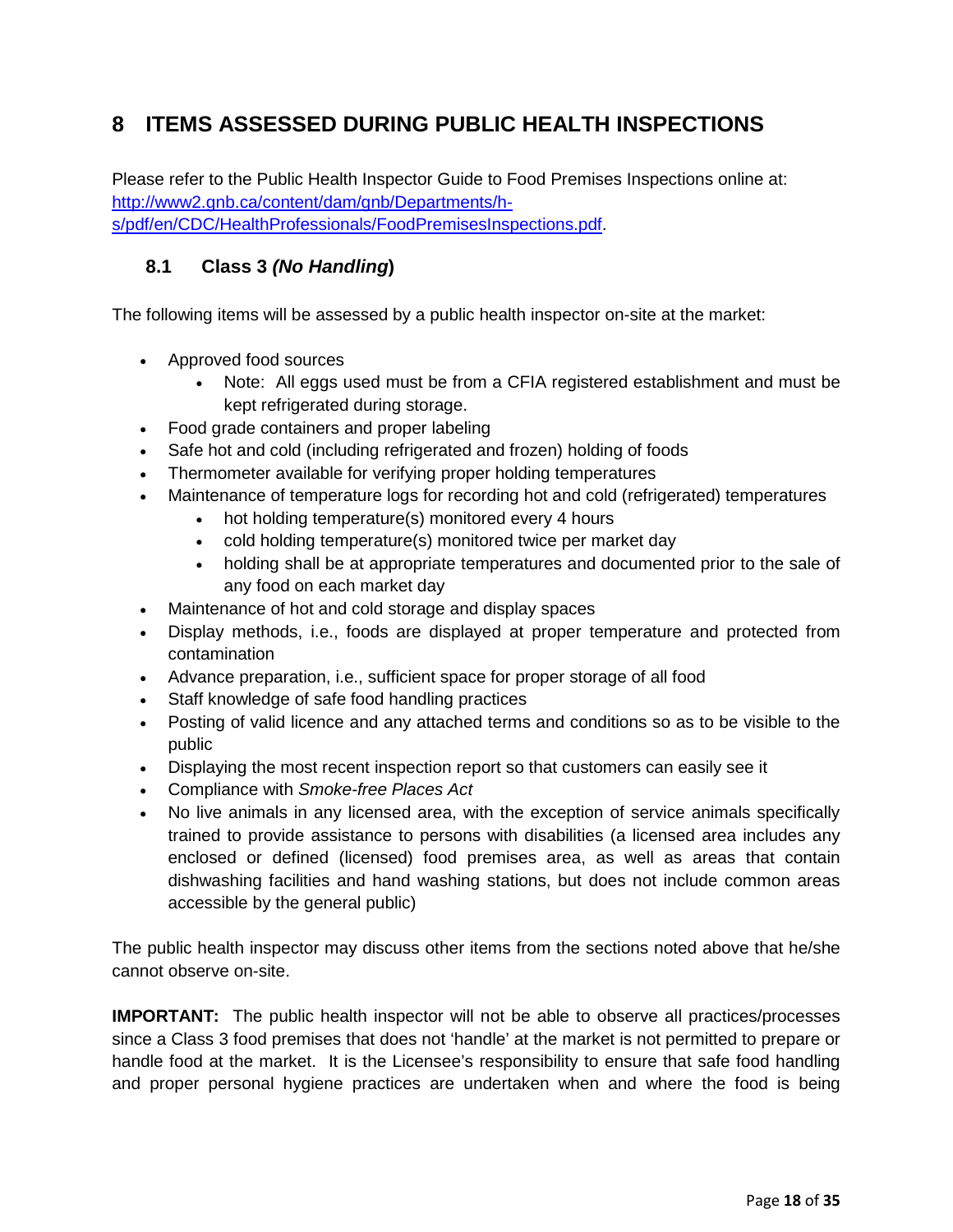prepared, as well as during transport. Public health inspectors may ask questions to conduct a health risk assessment of food product being offered for sale.

#### <span id="page-18-0"></span>**8.2 Class 3** *(With Handling)* **and Class 4**

The following inspection items are applicable on-site at the market:

- Approved food sources
	- Note: All eggs used must be from a CFIA-registered establishment and must be kept refrigerated during storage.
- Food grade containers and proper labeling
- Food storage, including proper storage methods, maintenance of all storage spaces, safe hot and cold (including refrigerated and frozen) holding of foods
- Thermometer available for verifying proper hot and cold holding temperatures
- Records of temperature log recordings for hot and cold (refrigerated) temperatures
	- hot holding temperature(s) monitored every 4 hours
	- cold holding temperature(s) monitored twice per market day
	- holding shall be at appropriate temperatures and documented prior to the sale of any food on each market day
- For Class 3 with handling, on-site food "handling" methods (as defined in Section 5)
- For Class 4, food preparation and handling methods, including thawing, cooking, holding, cooling, re-heating and handling
- Display methods, i.e., food is protected from contamination at all times, food is displayed at proper temperature
- Advance preparation, i.e., sufficient space for proper storage of all food
- Staff knowledge of safe food handling practices
- Employee health, i.e., exclusion of employees from handling or preparing food while ill
- Personal hygiene practices, i.e., employing practices that protect food from contamination, such as properly washing hands at all necessary times, wearing hair restraint, exhibiting cleanliness, not eating while handling or preparing food, etc.
- Food equipment and utensils, i.e., design, construction, installation and maintenance
- Food contact surfaces, i.e., design, construction, installation and maintenance
- Single service (i.e., single use) articles, eating utensils and dishes are recommended; however, where reusable utensils/articles are used, proper dishwashing must be employed at designated dishwashing stations. Please refer to Section 9.4. The use of drying towels is not permitted.
- Cleaning and sanitizing methods, including having test papers available on-site for verifying sanitizer strength, and chemical use and storage
- Access to a washroom equipped with a hand wash sink, toilet paper on a dispenser and a garbage receptacle
- Convenient access to a properly equipped hand wash station (does not include hand wash sink in washroom)
	- Class 3 premises that 'handle' are equipped with a supply of disposable gloves and hand sanitizer. At times where the use of disposable gloves and hand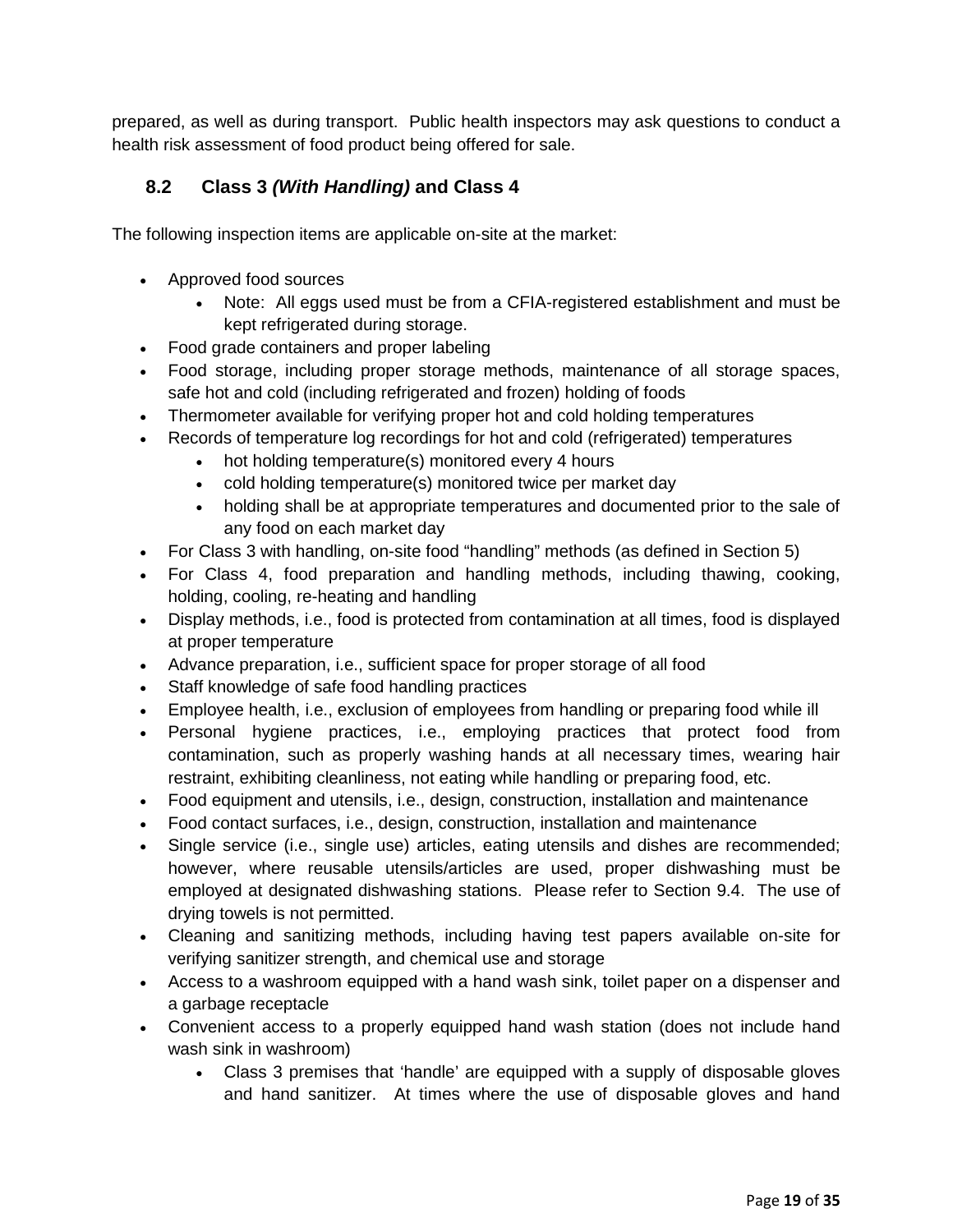sanitizer is not sufficient, Class 3 premises must have access to a hand washing station within the market.

- Class 4 premises must have convenient access to a hand wash station
- Hand washing stations (including hand sinks in washrooms) are provided with running hot and cold potable water and have in their immediate vicinity a dispenser(s) for the provision of liquid or powder soap and a method of hand drying that uses paper towels in a dispenser or forced air
	- Note: Alternative equipment to plumbed-in sinks may be used. Water needs to be running, warm and from a known potable source.
- Sufficient lighting and proper ventilation, where applicable
- Posting of valid licence and attached terms and conditions, where applicable, so as to be easily visible to the public
- Displaying the most recent inspection report so that customers can easily see it
- Compliance with *Smoke-free Places Act*
- No live animals in any licensed area, with the exception of service animals specifically trained to provide assistance to persons with disabilities (a licensed area includes any enclosed or defined (licensed) food premises area, as well as areas that contain dishwashing facilities and hand washing stations, but does not include common areas accessible by the general public)

The public health inspector may discuss other items from the sections noted above that he/she cannot observe on-site.

**IMPORTANT:** The public health inspector will not be able to observe all practices/processes of Classes 3 and 4 food premises at the market. It is the licensee's responsibility to ensure that safe food handling and proper personal hygiene practices are undertaken when and where the food is being prepared, as well as during transport. Public health inspectors may ask questions to conduct a health risk assessment of food product being offered for sale.

#### <span id="page-19-0"></span>8.3 **Preparing potentially hazardous foods in a home kitchen**

Home kitchens will not be subject to routine public health inspections. However, licensees preparing potentially hazardous foods in a home kitchen are expected to operate to the similarstandards as other licensed food premises conducting similar operations.

The following items apply to the home kitchen and you may be asked upon inspection at the market location for verification of these items.

- Approved food sources
	- o Note: All eggs used must be from a CFIA-registered establishment and must be kept refrigerated during storage.
- Food grade containers and proper labeling
- Food storage, including proper storage methods, maintenance of all storage spaces, safe hot and cold (including refrigerated and frozen) holding of foods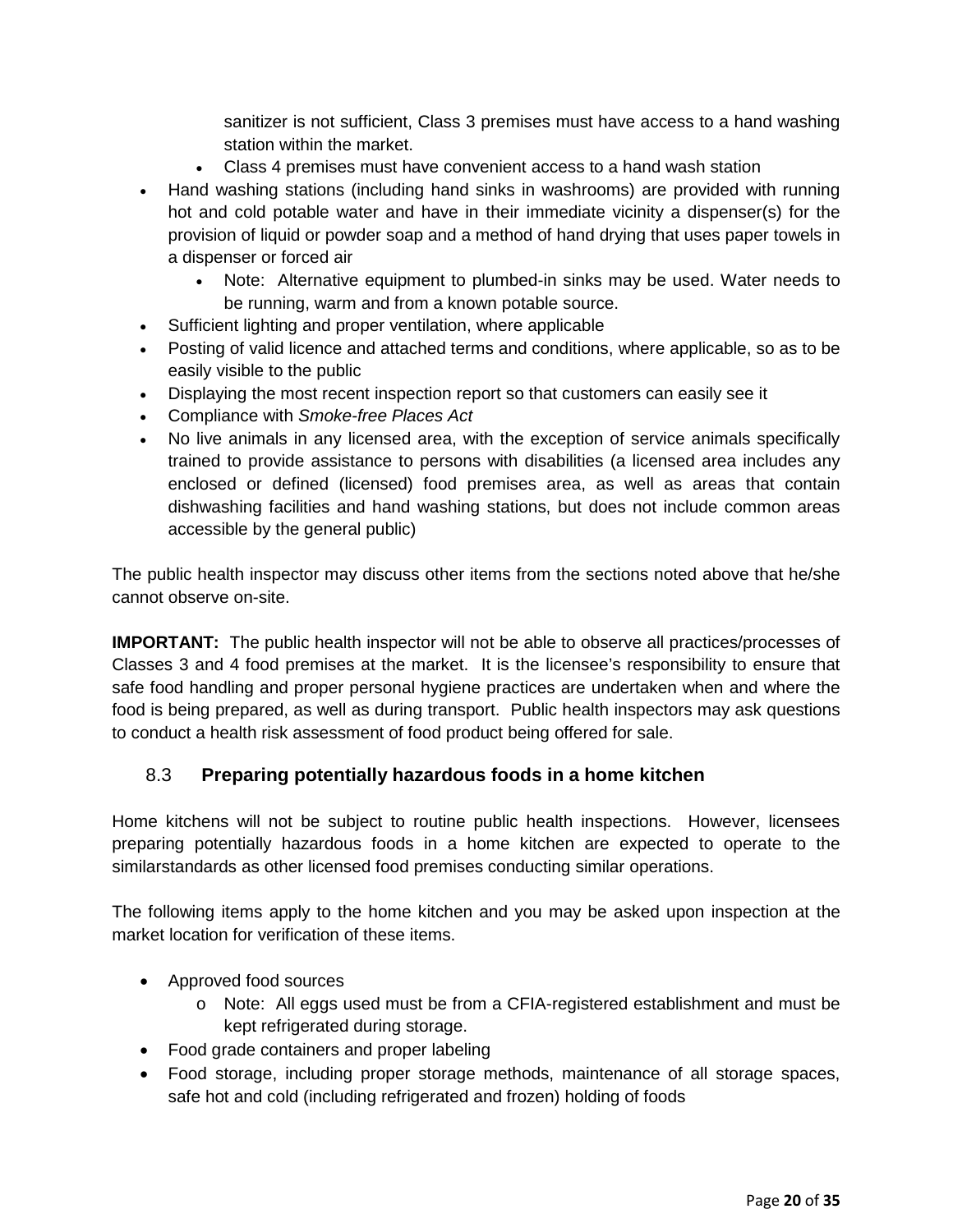- <span id="page-20-0"></span>• Thermometer available for verifying proper hot and cold holding temperatures
- Records of temperature log recordings for hot and cold (refrigerated) temperatures
	- o hot holding temperature(s) monitored every 4 hours
	- o cold holding temperature(s) monitored twice per market day
	- o cold holding temperature before and after transport
	- o holding shall be at appropriate temperatures and documented prior to the sale of any food on each market day
- Food preparation and handling methods, including thawing, cooking, holding, cooling, reheating and handling
- Advance preparation, i.e., sufficient space for proper storage of all food
- Staff knowledge of safe food handling practices
- Employee health, i.e., exclusion of employees from handling or preparing food while ill
- Personal hygiene practices, i.e., employing practices that protect food from contamination, such as properly washing hands at all necessary times, wearing hair restraint, exhibiting cleanliness, not eating while handling or preparing food, etc.
- Food equipment and utensils, i.e., design, construction, installation and maintenance
- Food contact surfaces, i.e., design, construction, installation and maintenance
- Cleaning and sanitizing methods, including having test papers available for verifying sanitizer strength, and chemical use and storage
- Access to a washroom equipped with a hand wash sink, toilet paper on a dispenser and a garbage receptacle
- Convenient access to a properly equipped hand wash station (does not include hand wash sink in washroom)
- Hand washing stations (including hand sinks in washrooms) are provided with running hot and cold potable water and have in their immediate vicinity a dispenser(s) for the provision of liquid or powder soap and a method of hand drying that uses paper towels in a dispenser or forced air
- Sufficient lighting and proper ventilation, where applicable
- Compliance with *Smoke-free Places Act*
- No live animals in any area used for the food operation, with the exception of service animals specifically trained to provide assistance to persons with disabilities

## **9 PUBLIC MARKET PREMISES**

As has been outlined in previous sections, food premises at the market are required to meet various requirements for licensing. Some of these requirements are common to all licensed Class 3 and 4 food premises and may not necessarily be within the control of individual licensees. As such, it is recommended that market operators assist Class 3 and 4 market food premises in meeting such requirements.

The following sections describe various requirements that are applicable to all market food premises.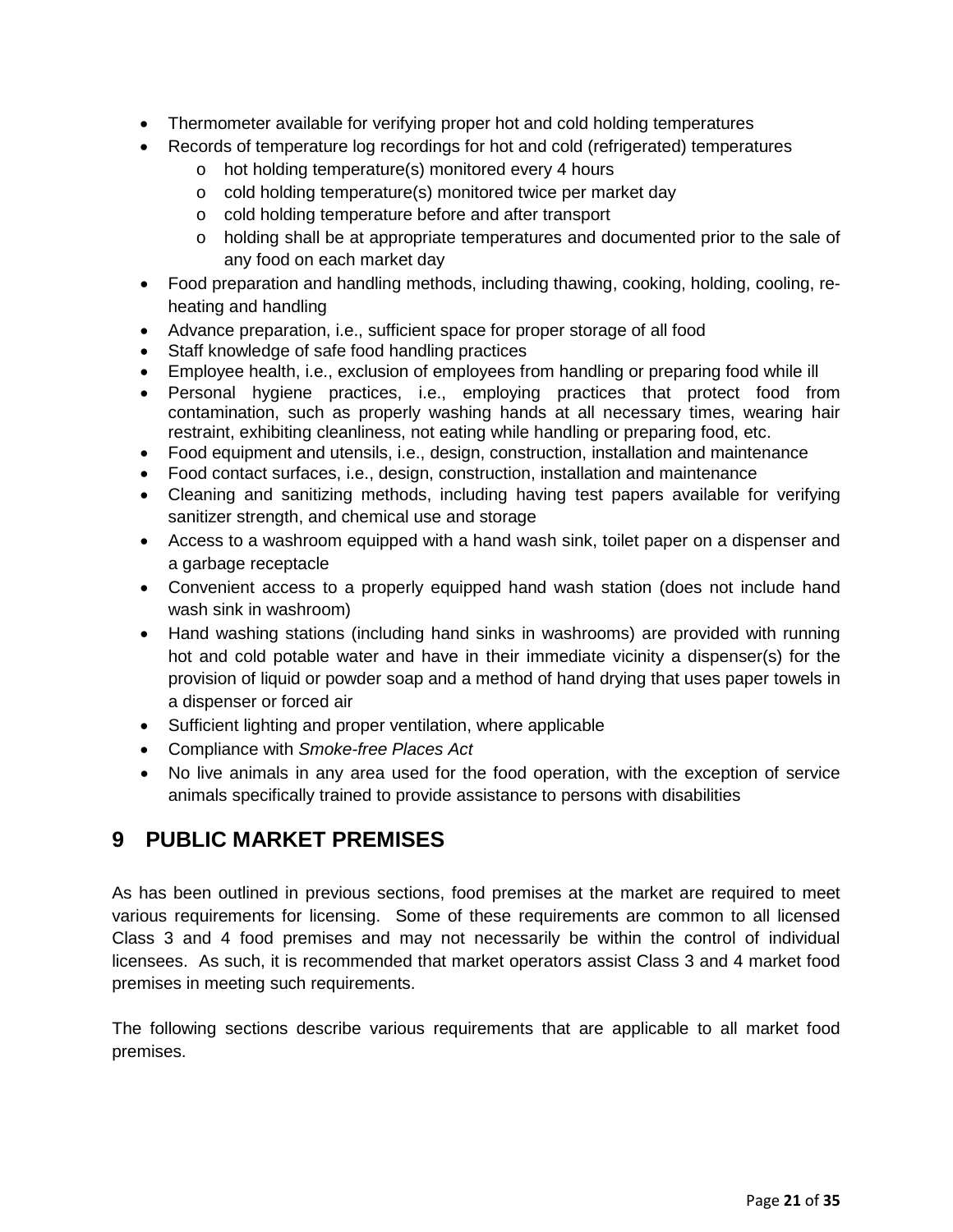#### <span id="page-21-0"></span>**9.1 Site and Floor Plan**

Detailed market site and floor plans are required to properly assess whether certain aspects of the site can meet the requirements for licensed food vendors at the market. Plans should be prepared and submitted by the market operator.

The market site and floor plan should include the following (where applicable):

- a) spatial layout or sketch of the existing or proposed location
- b) location and type of potable water supply, including any treatment and/or disinfection equipment in use
- c) location / numbers / type of sanitary facilities and hand washing stations
- d) location and numbers of utensil and dishwashing facilities
- e) location / numbers / type of solid waste disposal receptacles
- f) location and list of Classes 3 and 4 food premises, approximate size and dimensions of booths and any applicable on-site infrastructure
- g) locations of all buildings, structures, activities, live animals, etc.
- h) any additional information deemed necessary by the public health inspector

#### <span id="page-21-1"></span>**9.2 Sanitary Facilities**

Sanitary facilities must be conveniently located and easily accessible to Class 3 with handling and Class 4 food premises. If portable washroom facilities are used, they must be located so as to facilitate cleaning and maintenance. Washrooms must be equipped with a hand wash sink, toilet paper on a dispenser and a garbage receptacle. Washrooms must not open directly into an area where food is prepared or stored. Washrooms must be provided in sufficient number to conveniently accommodate the number of food premises.

Hand washing stations (including those in washrooms) must be provided with running hot and cold potable water and have in their immediate vicinity a dispenser(s) for the provision of liquid or powder soap and a method of hand drying that uses paper towels in a dispenser or forced air. A hand washing station shall have an approved method of holding and disposing of grey water.

Hand wash stations must be available and located to facilitate convenient access by Class 3 with handling and Class 4 food premises. Note that these do not include washroom hand basins. As well, hand wash stations must be designated for hand washing only and are not to be used for any other purpose.

- Class 3 premises with handling must be equipped with a supply of disposable gloves and hand sanitizer, and when their use is not sufficient, must have access to a hand washing station within the market.
- Class 4 premises must have convenient access to a hand wash station.

Waste that is not discharged into a sewerage system is to be disposed of in such a manner so as to not create a health hazard and as approved by the public health inspector. A plan for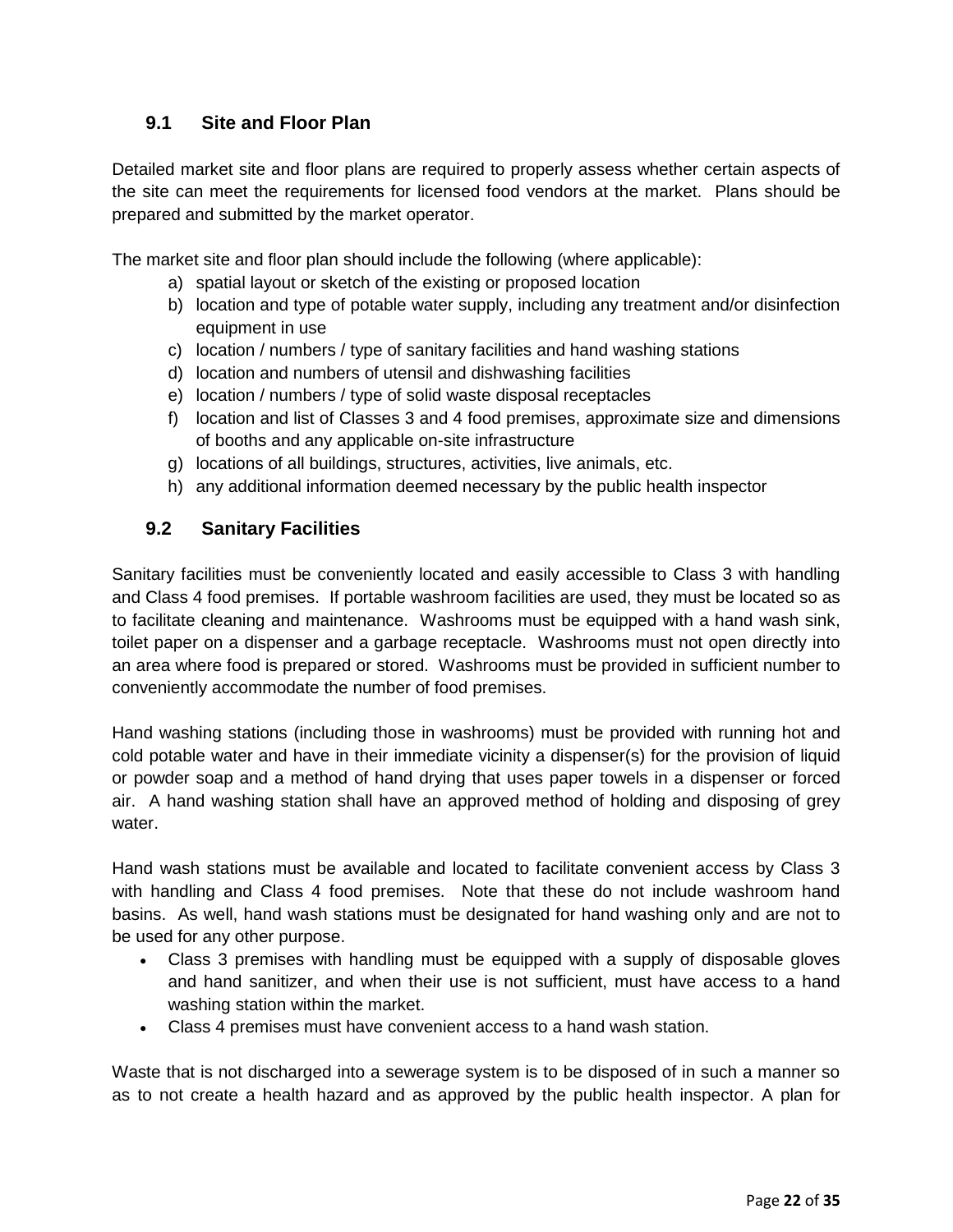management of grey water should be submitted prior to operation. All liquid waste disposal methods and locations, whether for black or grey waste water, must be by approved methods.

Mop water and other waste water may be disposed in a flush or other receptacle that is connected to a sanitary sewer. This water is not to be disposed of in a storm sewer or in any sink used by licensees. It is recommended that a mop sink be installed for janitorial purposes somewhere on the market site.

#### <span id="page-22-1"></span><span id="page-22-0"></span>**9.3 Potable Water Supply**

#### **9.3.1Water Availability**

An adequate supply of running hot and cold potable water must be available at all times during market operation.

<span id="page-22-2"></span>Licensed Class 3 with handling and Class 4 food premises are required to demonstrate that sufficient water of an acceptable quality can be provided and maintained at all times during market operation.

#### **9.3.2 Water Testing**

If the market is supplied by a municipal water supply or other regulated water source, water testing is not required.

If the market is supplied by a private well, it is recommended that the market operator institute a water sampling plan for the market as a whole to verify that the water provided to market food premises is safe. Sampling requirements may differ slightly among markets due to various factors. Please consult your nearest Health Protection regional office for additional water sampling information.

Please refer to Section 6.3.2 for more information on food premises requirements with respect to the use of potable water.

<span id="page-22-3"></span>Health Protection may collect confirmatory samples at any point during operation if deemed necessary.

#### **9.3.3 Temporary Water Lines (if applicable)**

If temporary water lines are necessary, standards for materials that come in contact with potable water must be met. Water samples may be required to be collected and analyzed before operation to verify the potability of the water. Please contact your regional Health Protection office for more information.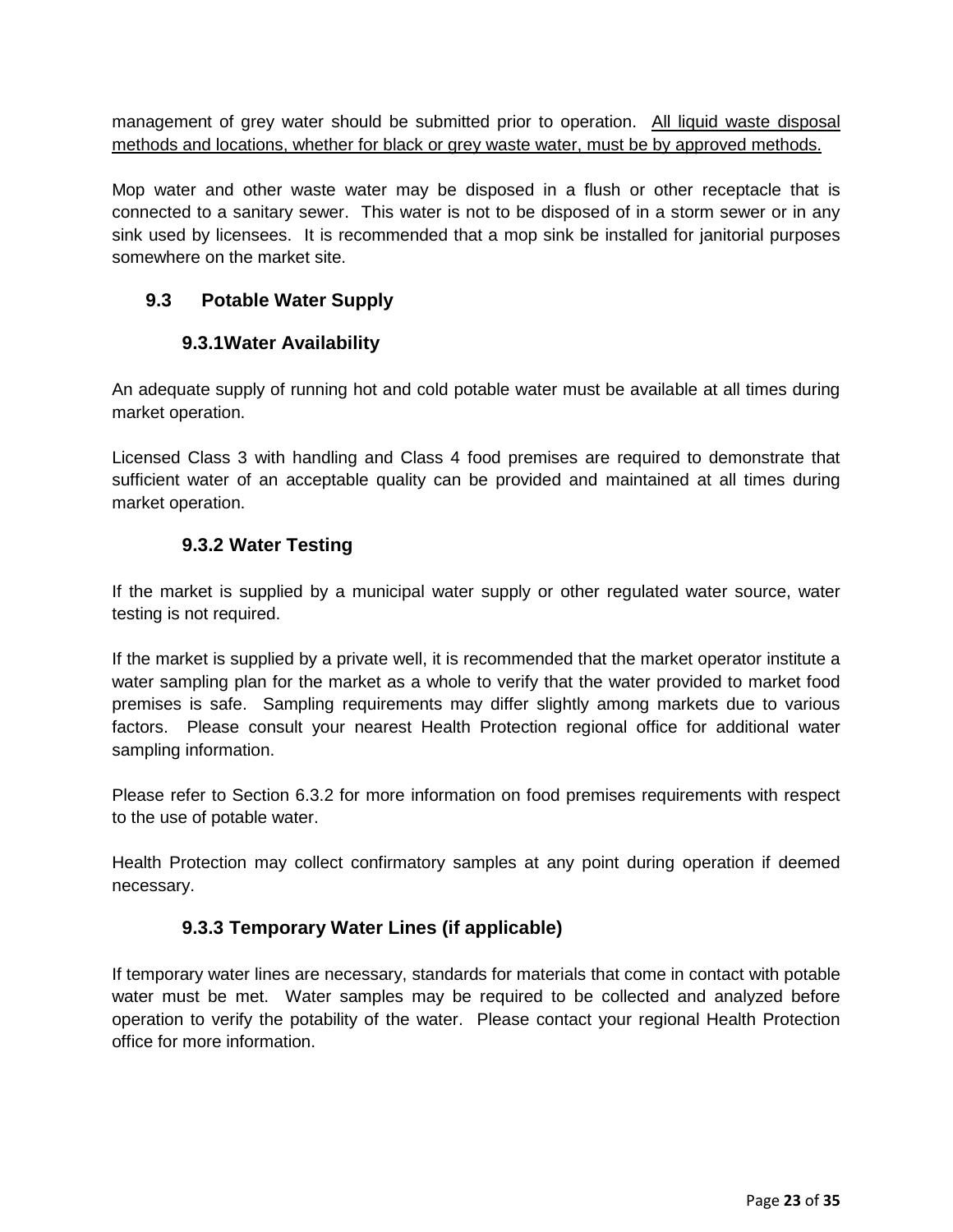#### <span id="page-23-2"></span><span id="page-23-0"></span>**9.4 Dishwashing**

Licensed food premises at the market may require access to appropriate dishwashing facilities. Dishwashing facilities may be shared among licensed food premises; however, they must be in sufficient quantity and conveniently located so that they are easily accessible by all required licensees. Dishwashing facilities may be manual or mechanical and proper dishwashing procedures must be followed by everyone.

If dishwashing is manual, one dishwashing station must consist of at least a 3-compartment sink of a size to accommodate all dishes, utensils and food equipment. Vendors performing dishwashing must have an area for air drying dishes. The use of drying towels is not permitted. The area must be protected in a way so that clean and sanitized dishes and utensils do not become contaminated.

If dishwashing is mechanical, it must be a high temperature dishwasher or have a chemical feed. If high temperature is used, the sanitizing water temperature must reach at least 82 $^{\circ}$ C (180°F). Dishwashing facilities must be maintained in proper working order. Premises that operate 3 or less days per week also have the option to wash dishes at home provided they can adhere to the proper method and bring sufficient back-up supplies to the market.

For more information on manual and mechanical dishwashing, please refer to the "Public Health Inspector Guide to Food Premises Inspections" online at: [http://www2.gnb.ca/content/dam/gnb/Departments/h](http://www2.gnb.ca/content/dam/gnb/Departments/h-s/pdf/en/CDC/HealthProfessionals/FoodPremisesInspections.pdf)[s/pdf/en/CDC/HealthProfessionals/FoodPremisesInspections.pdf.](http://www2.gnb.ca/content/dam/gnb/Departments/h-s/pdf/en/CDC/HealthProfessionals/FoodPremisesInspections.pdf)

## <span id="page-23-1"></span>**9.5 Power Supply**

The public market will likely require a power supply. This may be electrical, gas, generator, etc. It is also recommended that there be a back-up power supply to prevent food loss in the event of a power outage.

Refrigerators and other hot and cold holding units that require power must be connected to a power supply in sufficient time before market operation. This will ensure that units are brought to proper hot and cold holding temperature before using.

## **9.6 Lighting**

The market operator must be capable of providing lighting of sufficient intensity to meet the needs of operation. Lighting directly over licensed food premises shall be provided with shatterproof covers.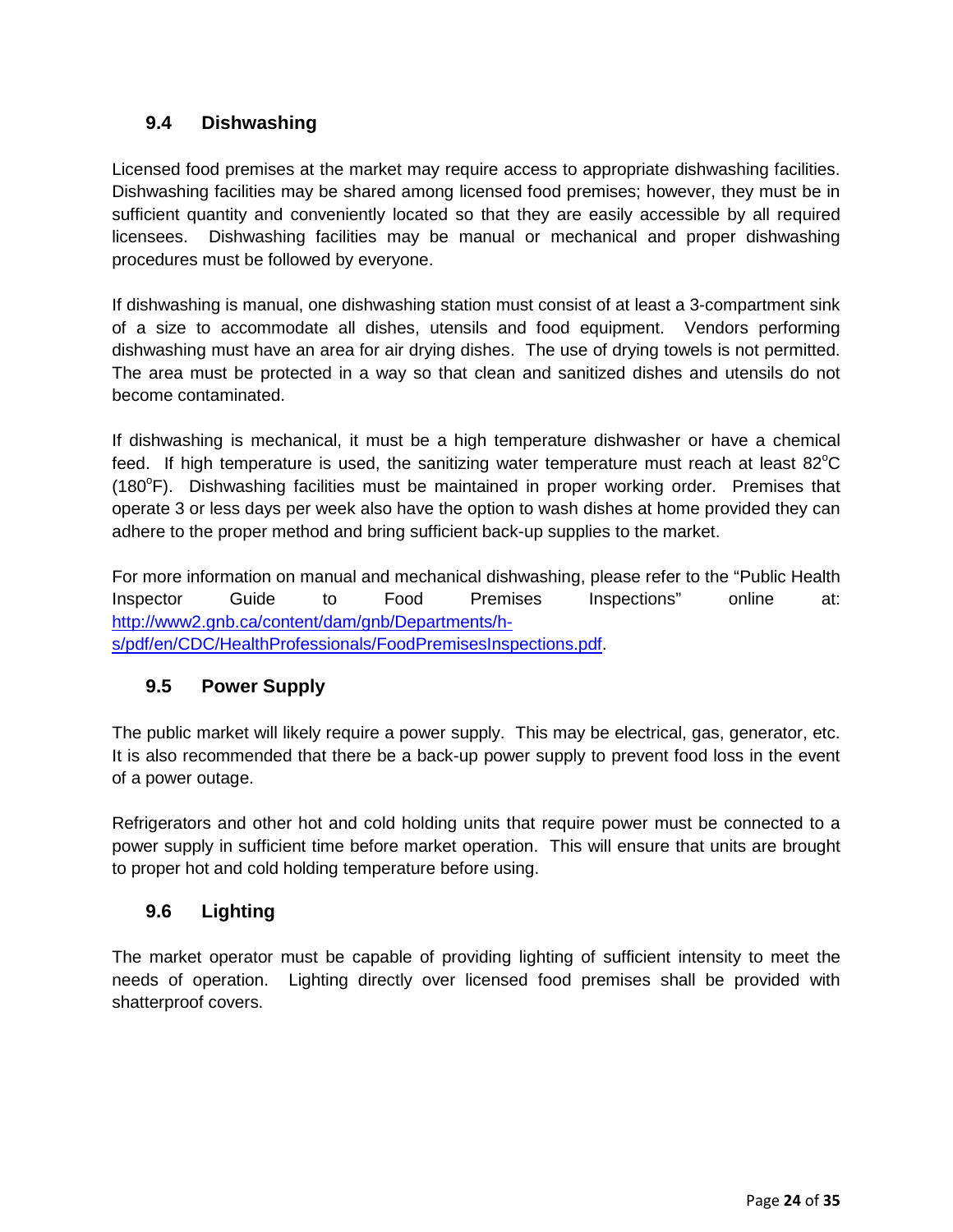#### <span id="page-24-0"></span>**9.7 Ventilation**

The market operator must be capable of providing proper ventilation for activities undertaken by Class 4 food premises. Consultation with the Fire Marshall may be necessary.

#### <span id="page-24-1"></span>**9.8 Solid Waste Disposal**

Solid waste containers shall be conveniently located and in sufficient number to meet the needs of the food premises.

Garbage and rubbish shall be kept in water-tight, non-absorbent, washable containers with tightfitting covers or other approved water-tight receptacles. Garbage shall be removed as often as is necessary.

#### <span id="page-24-2"></span>**9.9 Pest Control**

Pests must be kept under control on the market premises. Measures should be taken inside and outside to discourage pests and prevent their harbourage. Such measures include keeping the premises clean and tidy, not leaving food out, keeping the outside of the premises clean and free of debris and rubbish, maintaining garbage disposal in a clean and sanitary manner, etc. You may wish to consult a licensed pest control operator for advice where necessary.

#### <span id="page-24-3"></span>**9.10 Overall Market Site**

Floors, walls and ceilings shall be maintained in such a way that they are in a clean and sanitary condition, as well as in a good state of repair. Floors shall be kept free of litter.

You may wish to give consideration to the layout and location of food premises. Access to all sanitary facilities must be convenient for licensees. It is important to consider any live animals and/or birds when locating food premises. These must be kept sufficient distance from food so as to not create a health hazard. It is strongly recommended that there is a public hand wash sink near animals to enable the public to wash their hands after petting or handling animals.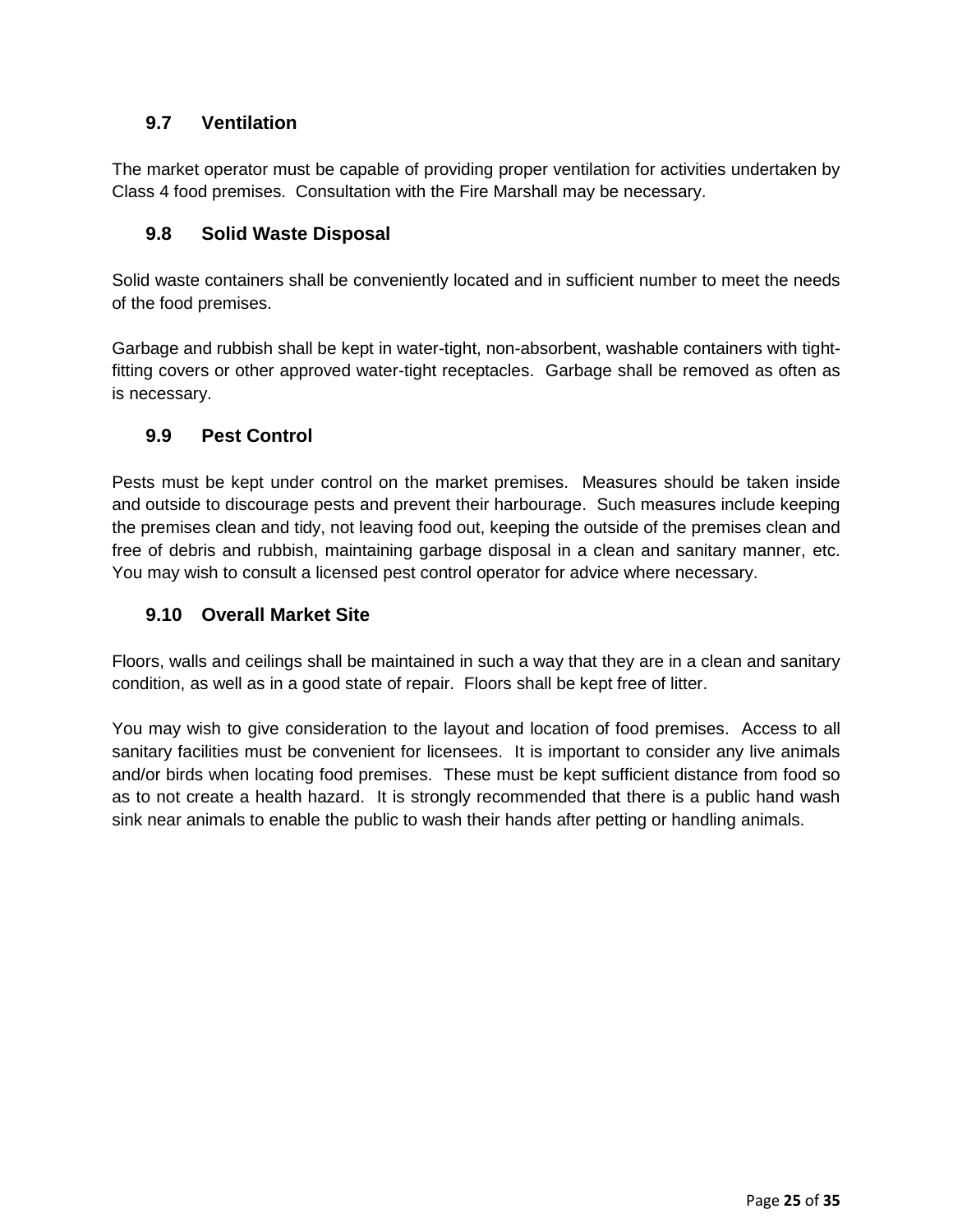## <span id="page-25-0"></span>**10 ADDITIONAL FOOD SAFETY RULES FOR CLASSES 3 AND 4**

- a) If you are selling unpasteurized juice or cider, it must be labelled as "UNPASTEURIZED."
- b) Home bottling must be done using safe and tested practices. When bottling jams, jellies and pickled products, heavy-duty jars that are made specifically for home canning must be used. For example, "mason" jars with self-sealing lids are designed for this purpose. The re-use of commercial food jars is not acceptable as they are often not strong enough to withstand the temperature required for safe bottling of food products.
	- i. Jars may be re-used as long as the sealing rim is not compromised and is smooth with no cracks or chips.
	- ii. One-part screw-on and two-part lids may be used.
		- i. One-part lids may not be re-used.
		- ii. Two-part lids with a sealing lid and a screw band are recommended. The sealing lid may not be re-used. Screw bands may be re-used as long as they are in good condition (i.e., not bent, no rust or other wear).
	- iii. Use of wax seals are not permitted for food safety reasons.
	- iv. Jars with wire bails and glass caps, and any lids using rubber rings for sealing are not permitted.
- c) Eggs must be clean, free of cracks and stored at  $4^{\circ}C$  (40 $^{\circ}F$ ) or colder.
- d) All food, utensils and any other equipment that comes into contact with food must be stored off of the floor.
- e) Ensure cold foods are transported at  $4^{\circ}C$  (40 $^{\circ}F$ ) or below and hot foods are transported at  $60^{\circ}$ C (140 $^{\circ}$ F) or above.
- f) Freezers must be maintained at -18 $^{\circ}$ C (0 $^{\circ}$ F) or below.
- g) All food must be protected from contamination at all times.
- h) Using single service and single use utensils are much easier and less labor intensive.
- i) If you are providing food samples, be sure to use toothpicks or another single service article to dispense the samples. Do not allow customers to 'double-dip'. As with all other foods, ensure food samples are protected from contamination at all times.
- j) Self-serve condiments must be pre-packaged for individual portions or dispensed from a squeeze bottle or pump container. Ensure containers are acceptable for food storage.
- k) Hands must be properly washed at all necessary times (i.e., after using the washroom, before handling food, before putting on gloves, after handling raw meats or money, and at any other time where your hands may become contaminated).
- l) Walls, floors and ceilings should be kept in a clean and sanitary condition at all times.
- m) Scooping and serving utensils must not be stored in food.
- n) Sanitizer solution containers must be labelled. Spray bottles are best.
- o) Mix a new sanitizer solution for each market day. Be sure to test the strength of the sanitizer solution periodically using test strips. Sanitizer will lose strength over time; this depends on the type of sanitizer used and amount of use. If the sanitizer solution is less than the required strength, mix a new solution.
- p) Do not mix sanitizer solution to a concentration stronger than what is required to be effective.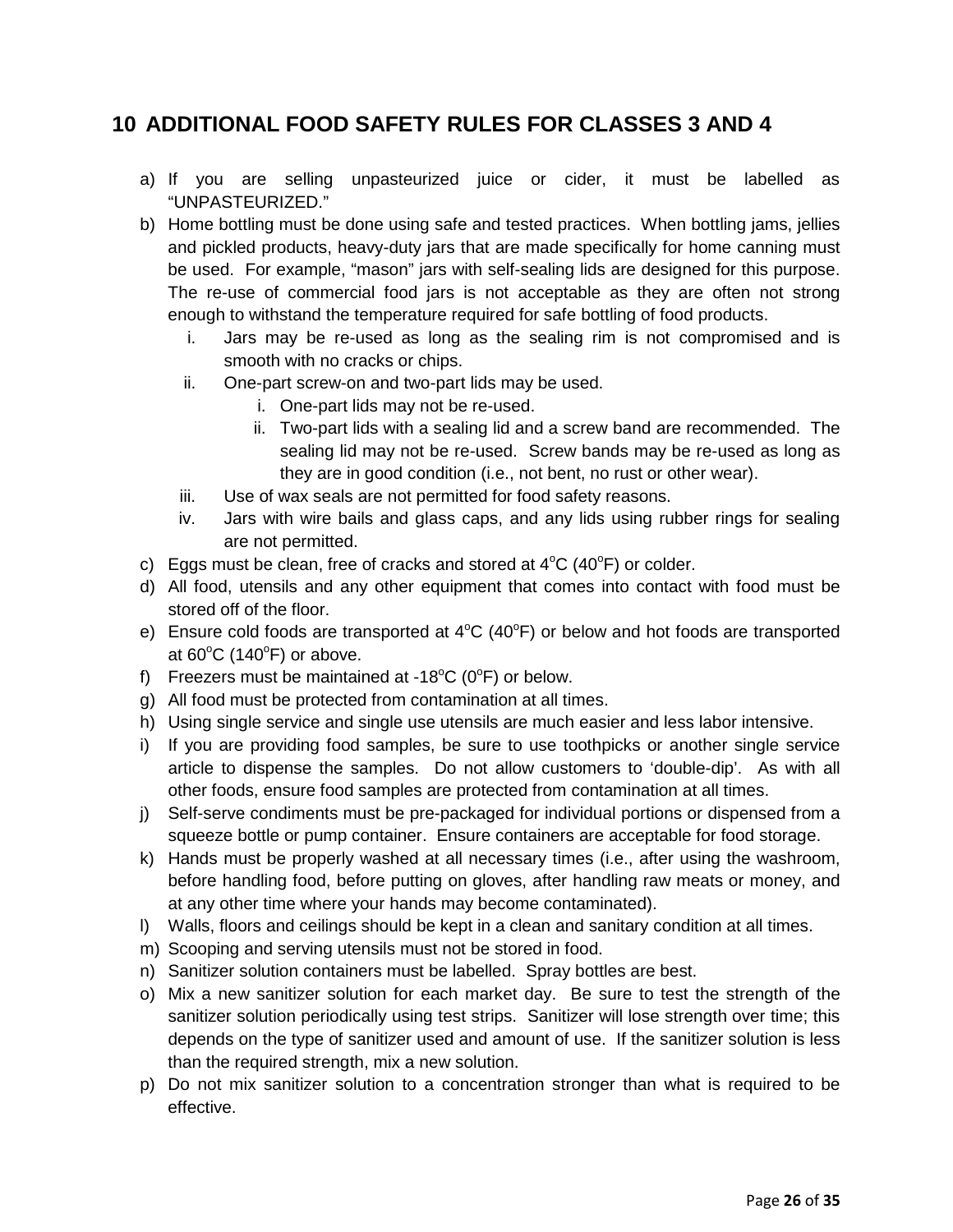- <span id="page-26-0"></span>q) Never mix soap or detergent with sanitizer.
- r) Food packaging materials must be new and food grade.
- s) Potentially hazardous foods that are packaged for sale must be properly labeled with the date of preparation. Visit the Canadian Food Inspection Agency's website at [www.inspection.gc.ca](http://www.inspection.gc.ca/) for federal labeling requirements.
- t) All food equipment, food contact surfaces, utensils and any other equipment that may come in contact with food must be constructed so that they can be easily cleaned, sanitized and maintained in a good state of repair.
- u) Never re-heat food in a hot holding unit such as crock pot. Food must be rapidly reheated to proper temperature, for example on a stove, before being placed into a hot holding unit.
- v) Anyone experiencing vomiting, diarrhea or jaundice shall not engage in food handling.

## **11 REFERENCES**

New Brunswick Department of Health. *Food Premises Regulation 2009-138,* November 2009. <http://www.gnb.ca/0062/PDF-regs/2009-138.pdf>

New Brunswick Department of Health. *Public Health Inspector Guide to Food Premises Inspections*, May 2010.

[http://www2.gnb.ca/content/dam/gnb/Departments/hs/pdf/en/CDC/HealthProfessionals/FoodPre](http://www2.gnb.ca/content/dam/gnb/Departments/hs/pdf/en/CDC/HealthProfessionals/FoodPremisesInspections.pdf) [misesInspections.pdf](http://www2.gnb.ca/content/dam/gnb/Departments/hs/pdf/en/CDC/HealthProfessionals/FoodPremisesInspections.pdf)

## <span id="page-26-1"></span>**12 APPENDICES**

**12.1 Public Market Food Premises Licence Flow Chart**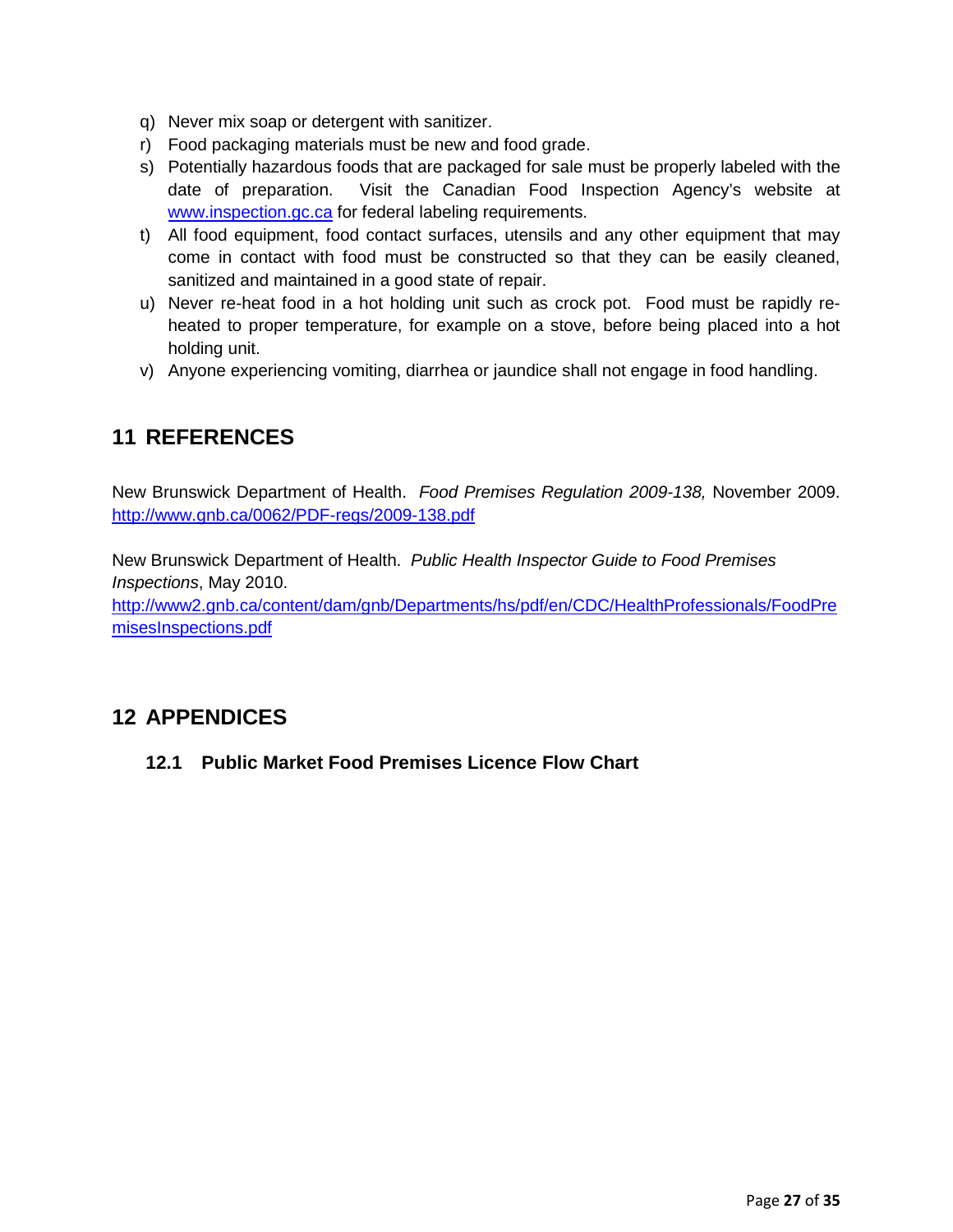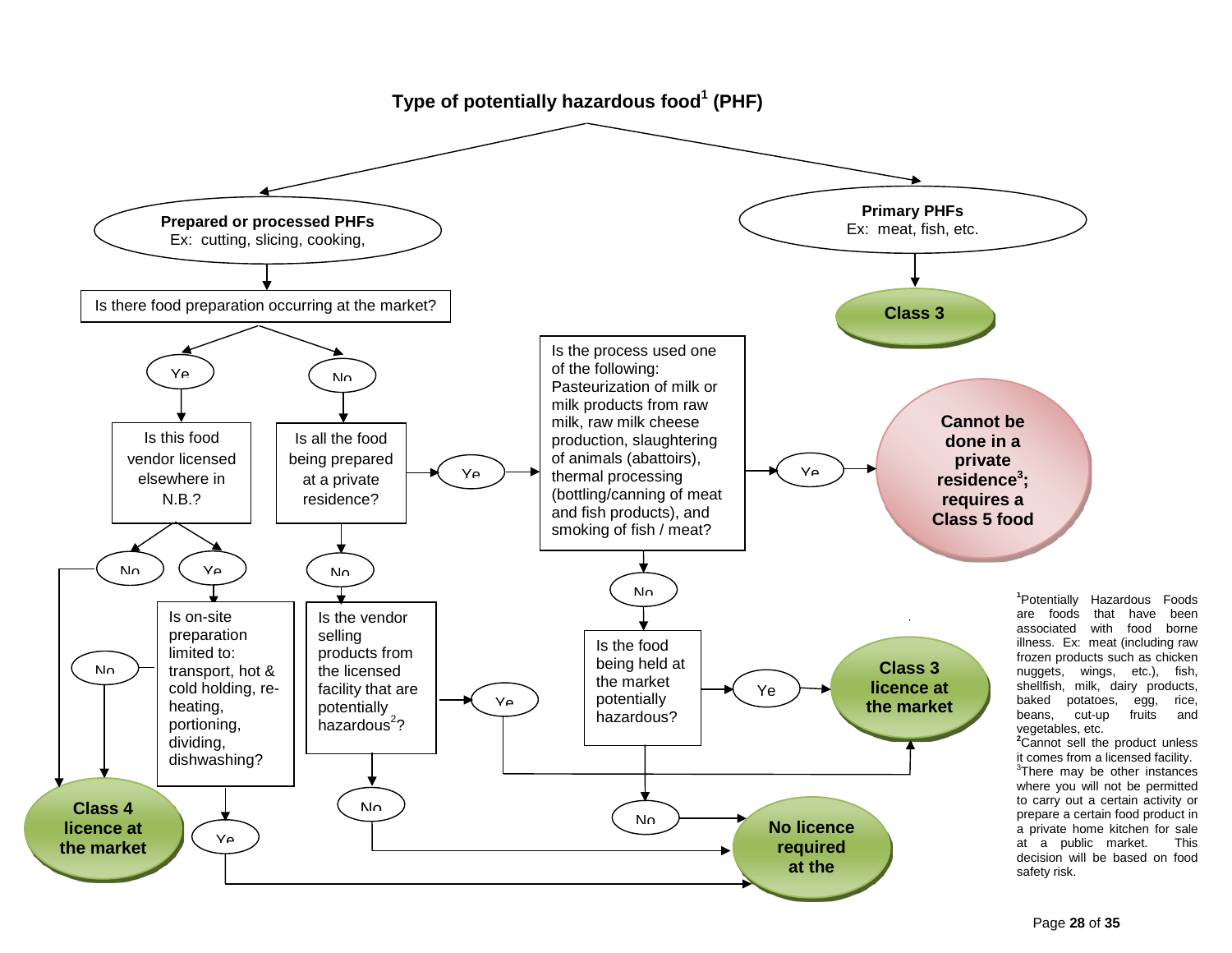### <span id="page-28-0"></span>**12.2 Health Protection Regional Office Contact Information**

**Applications and corresponding documentation may be submitted by email to one of the regional email addresses, by mail or fax or in person to one of the Health Protection regional offices listed below.**

| <b>Health Protection Regional Offices</b> |                                   |                               |
|-------------------------------------------|-----------------------------------|-------------------------------|
| 165 St. Andrew Street                     | 113 Roseberry Street              | 295 St. Pierre Boulevard West |
| Bathurst, NB E2A 1C1                      | Campbellton, NB E3N 2G6           | Caraquet, NB E1W 1A4          |
| Tel: 506-549-5550                         | Tel: 506-789-2549                 | Tel: 506-394-4728             |
| Fax: 506-547-2332                         | Fax: 506-753-6648                 | Fax: 506-726-2493             |
| 121 Church Street                         | 300 St. Mary's Street, Suite 1400 | 1780 Water Street, Suite 300  |
| Edmunston, NB E3V 3L3                     | Fredericton, NB E3B 2S4           | Miramichi, NB E1N 1B6         |
| Tel: 506-737-4400                         | Toll-free: 1-844-553-2830         | Tel: 506-778-6765             |
| Fax: 506-737-4495                         | Tel: 506-453-2830                 | Fax: 506-778-6756             |
| (Also for Grand Falls)                    | Fax: 506-453-2848                 |                               |
| 301-81 Albert Street                      | 55 Union Street                   | 239 B J.D. Gauthier Boulevard |
| Moncton, NB E1C 1B3                       | P.O. Box 93                       | Shippagan, NB E8S 1N2         |
| Tel: 506-856-2814                         | Saint John, NB E2L 3X1            | Tel: 506-394-4728             |
| Fax: 506-869-6122                         | Toll-free: 1-888-652-1333         | Fax: 506-336-3068             |
|                                           | Tel: 506-658-3022                 |                               |
|                                           | Fax: 506-643-7894                 |                               |
| 3520 Principale Street                    |                                   |                               |
| Tracadie, NB E1X 1C9                      |                                   |                               |
| Tel: 506-394-4728                         |                                   |                               |
| Fax: 506-394-3858                         |                                   |                               |

#### **Regional Health Protection Email Addresses:**

| Central / centrale | FoodLicenceCentral.LicenceAlimentsCentrale@gnb.ca |
|--------------------|---------------------------------------------------|
| East / est         | FoodLicenceEast.LicenceAlimentsEst@gnb.ca         |
| North / nord       | FoodLicenceNorth.LicenceAlimentsNord@gnb.ca       |
| South / sud        | FoodLicenceSouth.LicenceAlimentsSud@gnb.ca        |

#### **For inquiries relating to dairy plants and abattoir premises only, please contact:**

| Your local Agri-food inspector:                                                                                           |                                                                                                   |                                                                                     |                                                                                    |                                                                                                         |
|---------------------------------------------------------------------------------------------------------------------------|---------------------------------------------------------------------------------------------------|-------------------------------------------------------------------------------------|------------------------------------------------------------------------------------|---------------------------------------------------------------------------------------------------------|
| Dept. of Health<br>NB Dairy Lab<br>850 Lincoln Road<br>Middle Building<br>Fredericton, NB<br>E3B 5H1<br>Tel: 506-453-5916 | Dept. of Health<br>25 Place Cartier<br>Unit 153<br>Richibucto, NB<br>E4W 5R5<br>Tel: 506-523-7727 | Dept. of Health<br>824 Route 108<br>Saint-André, NB<br>E3Y 3H5<br>Tel: 506-475-7866 | Dept. of Health<br>30 Moffett Avenue<br>Sussex, NB<br>E4E 1E8<br>Tel: 506-432-7512 | Dept. of Health<br>81 Albert St.<br>Moncton, NB<br>E <sub>1</sub> C <sub>1B3</sub><br>Tel: 506-856-2671 |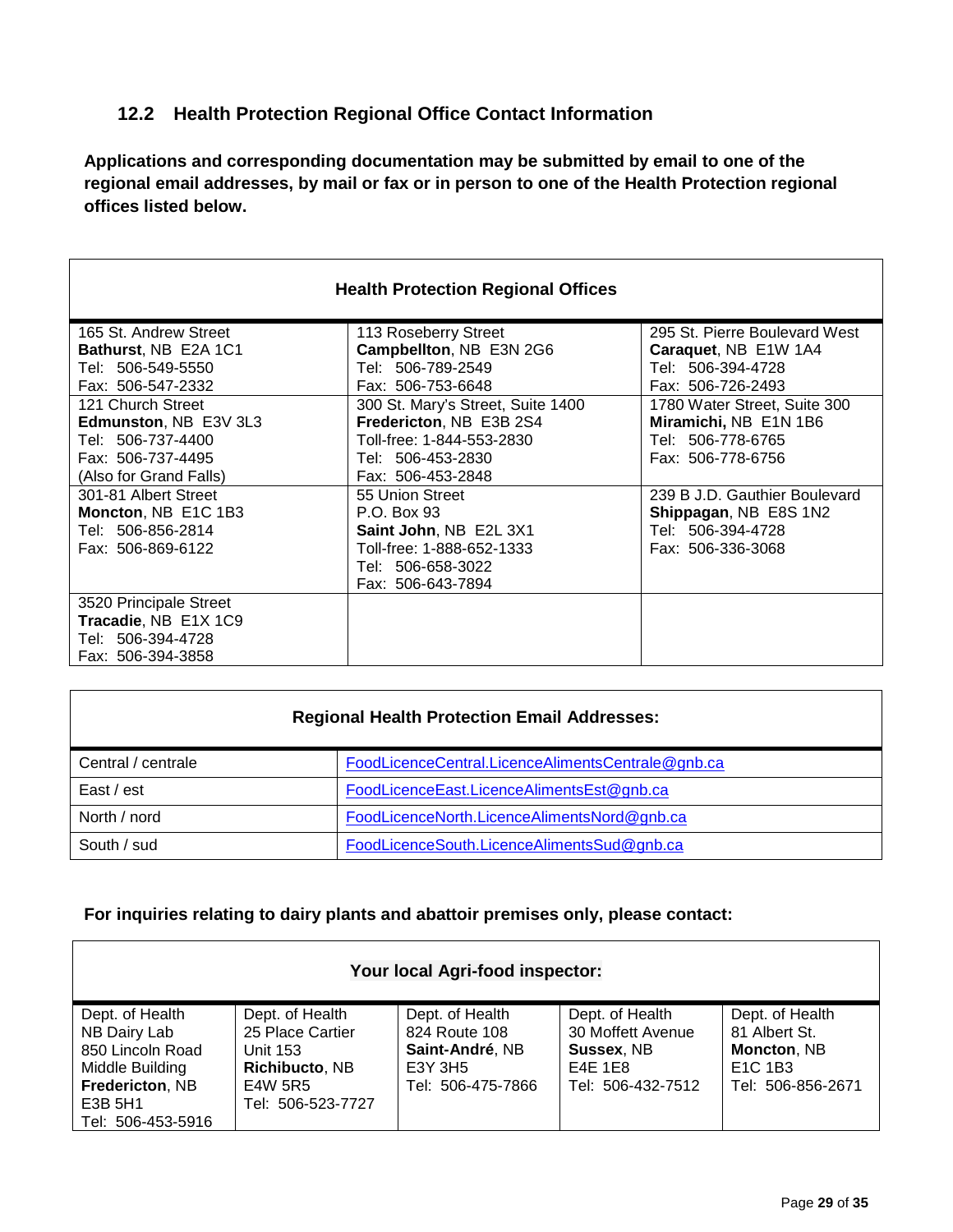## <span id="page-29-0"></span>**12.3 Information Form for Food Premises at a Public Market**

## **INFORMATION FORM FOR FOOD PREMISES AT A PUBLIC MARKET**

Please complete one Information Form for each market location.

| <b>A. VENDOR INFORMATION</b>                                                                                                                        |
|-----------------------------------------------------------------------------------------------------------------------------------------------------|
| Market Name:                                                                                                                                        |
| Market Location:                                                                                                                                    |
| Dates and Times of Operation:                                                                                                                       |
| Do you currently prepare foods in your kitchen for sale at other public market locations? If yes, what location? How many<br>days at each location? |
| Name of Vendor:                                                                                                                                     |
| Name of Booth (if different):                                                                                                                       |
| Phone No.:<br>Alternate Phone No.:                                                                                                                  |
| $\Box$ Yes<br>$\Box$ No<br>Do you operate at other public markets?                                                                                  |
| If yes, please list the name of booth, corresponding public market location and number of days of operation for each.                               |
| 1.                                                                                                                                                  |
| $\overline{2}$ .                                                                                                                                    |
| $\overline{3}$ .                                                                                                                                    |
| 4.                                                                                                                                                  |
| 5.                                                                                                                                                  |

| <b>B. FOOD MENU ITEMS</b> |     |               |
|---------------------------|-----|---------------|
| <b>Menu Item</b>          | Raw | <b>Cooked</b> |
|                           |     |               |
|                           |     |               |
|                           |     |               |
|                           |     |               |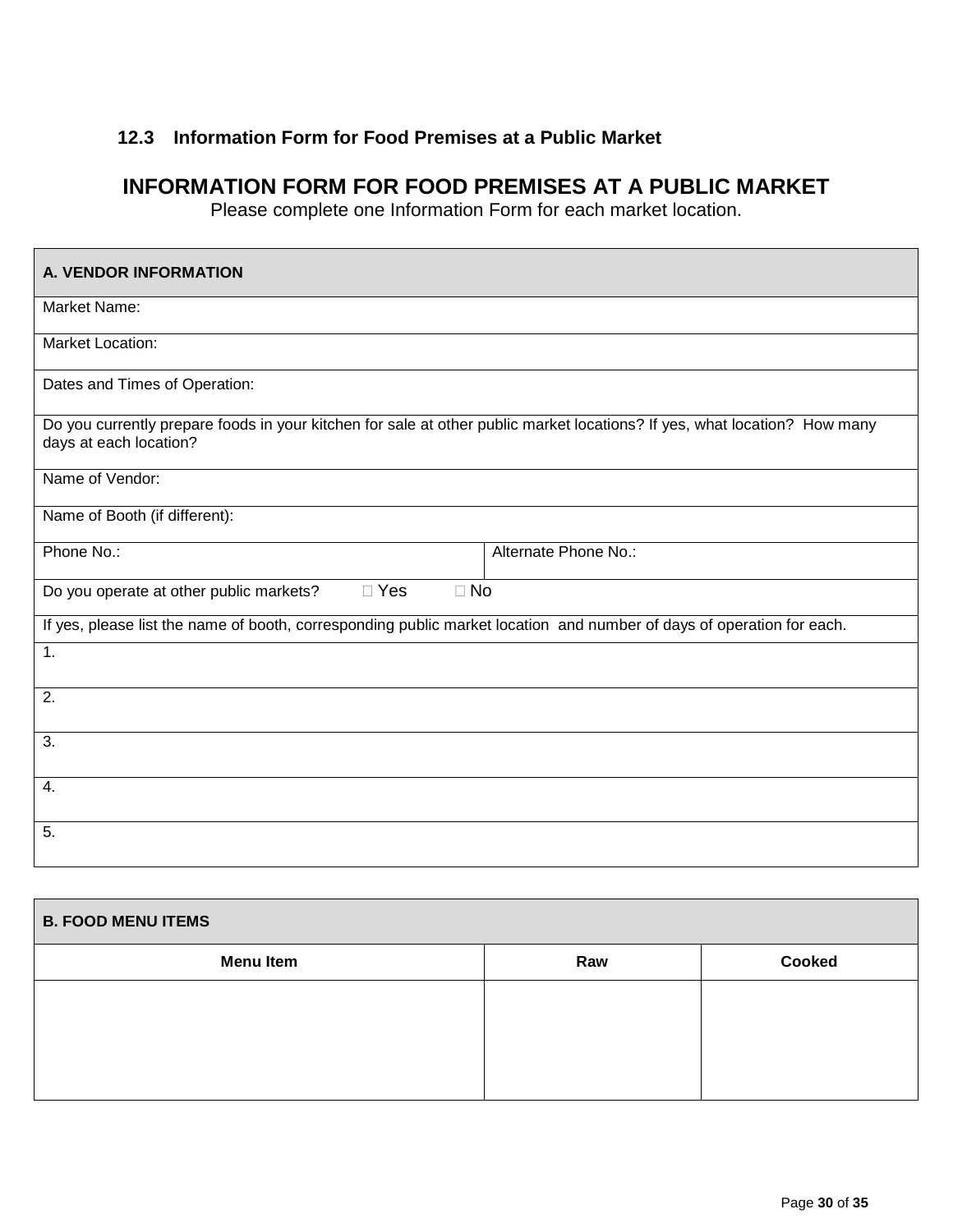|                       | <b>C. FACILITY AND OPERATIONS INFORMATION</b> |                                                                                          |                    |                                                                            |
|-----------------------|-----------------------------------------------|------------------------------------------------------------------------------------------|--------------------|----------------------------------------------------------------------------|
|                       | Where will foods be prepared?                 |                                                                                          |                    |                                                                            |
| At home $\Box$        | At the market $\Box$                          |                                                                                          |                    | Part at home, part at the market $\Box$ At a licenced food premises $\Box$ |
| Other $\Box$          | Explain:                                      |                                                                                          |                    |                                                                            |
|                       |                                               | Describe (be specific) how frozen, cold and hot foods will be transported to the market. |                    |                                                                            |
|                       |                                               |                                                                                          |                    |                                                                            |
|                       |                                               |                                                                                          |                    |                                                                            |
|                       | Method used for temperature control on-site:  |                                                                                          |                    |                                                                            |
| $\mathsf{lce}$ $\Box$ | Refrigeration $\square$                       | Electric warmer $\Box$                                                                   | Steam table $\Box$ | None $\Box$                                                                |
| Other $\Box$          | Explain:                                      |                                                                                          |                    |                                                                            |
|                       | How will food temperatures be monitored?      |                                                                                          |                    |                                                                            |
|                       |                                               |                                                                                          |                    |                                                                            |
|                       |                                               |                                                                                          |                    |                                                                            |
|                       |                                               |                                                                                          |                    |                                                                            |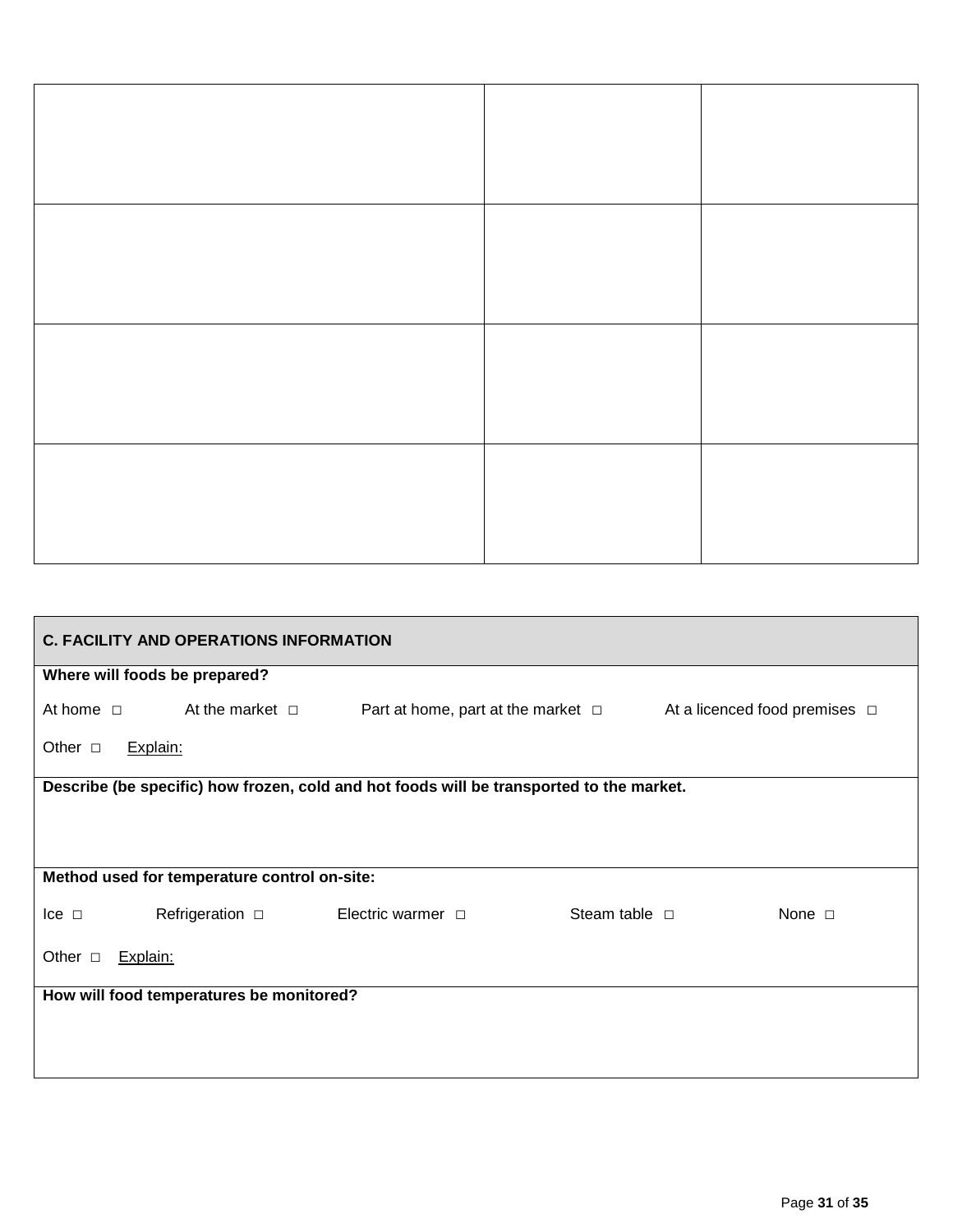**Where and how do you wash your hands when stationed at your booth** *(describe the method and equipment used)***?**

**Identify the source of the water supply. Describe how water will be supplied. Has it been tested?**

**Describe how electricity will be provided. Will it be provided 24 hours a day?**

**How will food be protected during display/service from insects, dust, customers, etc.?**

**Describe how and where utensil washing will take place.**

**List the type and strength of sanitizer you will use at the market (test strips are required to test sanitizer strength).**

**Describe how and where wastewater from utensil and hand washing at the booth will be collected, stored and disposed of.**

**How will cleaners and other chemicals be stored in relation to food supplies and utensils at the market?**

**Toilet Facilities:**

Flush □ Portable □

Where are these located in relation to your vendor booth? What type of hand washing is provided for these facilities?

**Describe the number, location and type of garbage disposal containers.**

List the number of staff who will be involved in the food vending operation of your booth. What is their level of **experience in food preparation? Indicate any food safety training/courses they have attended.**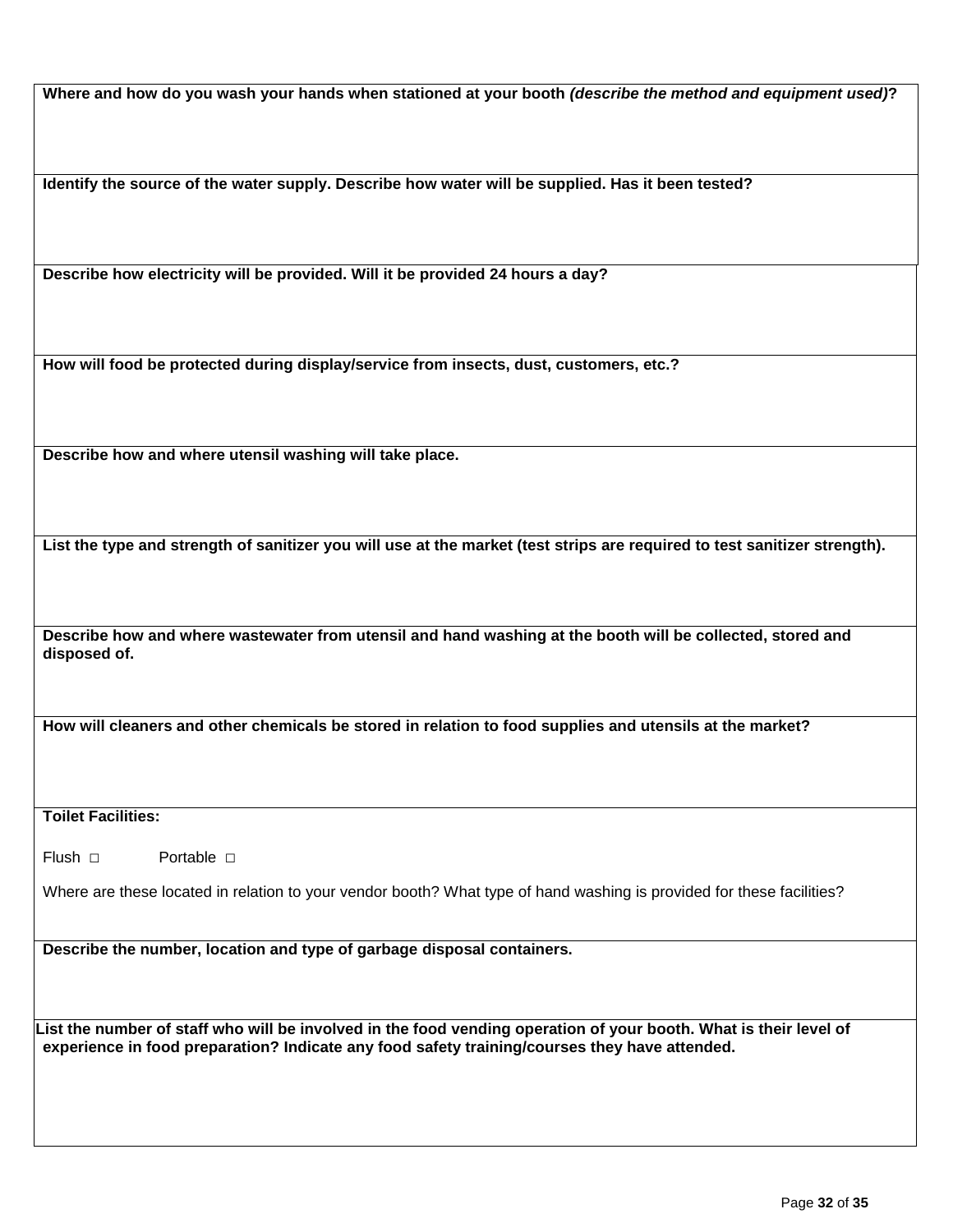#### **D. MARKET BOOTH FLOORPLAN**

**Provide a floor plan drawing of the booth at the market. Identify and describe all equipment (including cooking and cold/hot holding equipment), hand washing facilities, work tables, dishwashing facilities (if applicable), food and single-service item storage, garbage containers, equipment for customer self-service and dispensing of condiments.**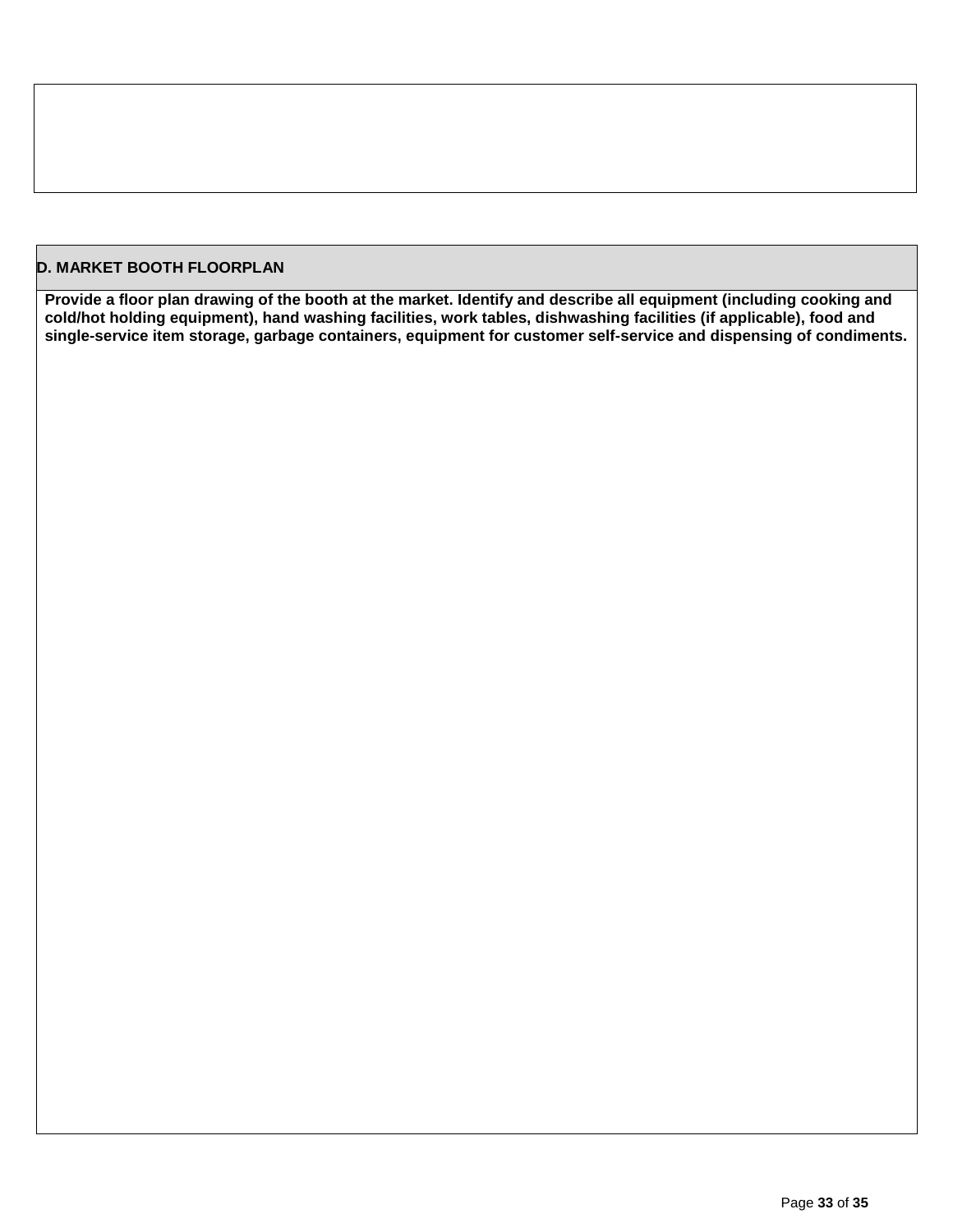#### **E. FOOD PREPARATION – CLASS 3 (WITH HANDLING) AND CLASS 4 ONLY**

*List all foods and provide details on food preparation and handling at the market. Make additional copies if more space is needed.*

| <b>Food and Food Sources</b><br>Describe the food and where it<br>was purchased. | Food Preparation and Handling<br>For each food listed, describe how the food will be handled and prepared at the market. |
|----------------------------------------------------------------------------------|--------------------------------------------------------------------------------------------------------------------------|
|                                                                                  |                                                                                                                          |
|                                                                                  |                                                                                                                          |
|                                                                                  |                                                                                                                          |
|                                                                                  |                                                                                                                          |
|                                                                                  |                                                                                                                          |
|                                                                                  |                                                                                                                          |
|                                                                                  |                                                                                                                          |
|                                                                                  |                                                                                                                          |
|                                                                                  |                                                                                                                          |
|                                                                                  |                                                                                                                          |
|                                                                                  |                                                                                                                          |
|                                                                                  |                                                                                                                          |

| <b>F. OTHER REQUIRED ATTACHMENTS</b> |                                                         |
|--------------------------------------|---------------------------------------------------------|
| П                                    | Certified safe food handling certificate (Class 4 only) |
|                                      | <b>Health policy</b>                                    |
| П                                    | <b>Cleaning and sanitizing schedule</b>                 |

**APPLICANT SIGNATURE: DATE:**